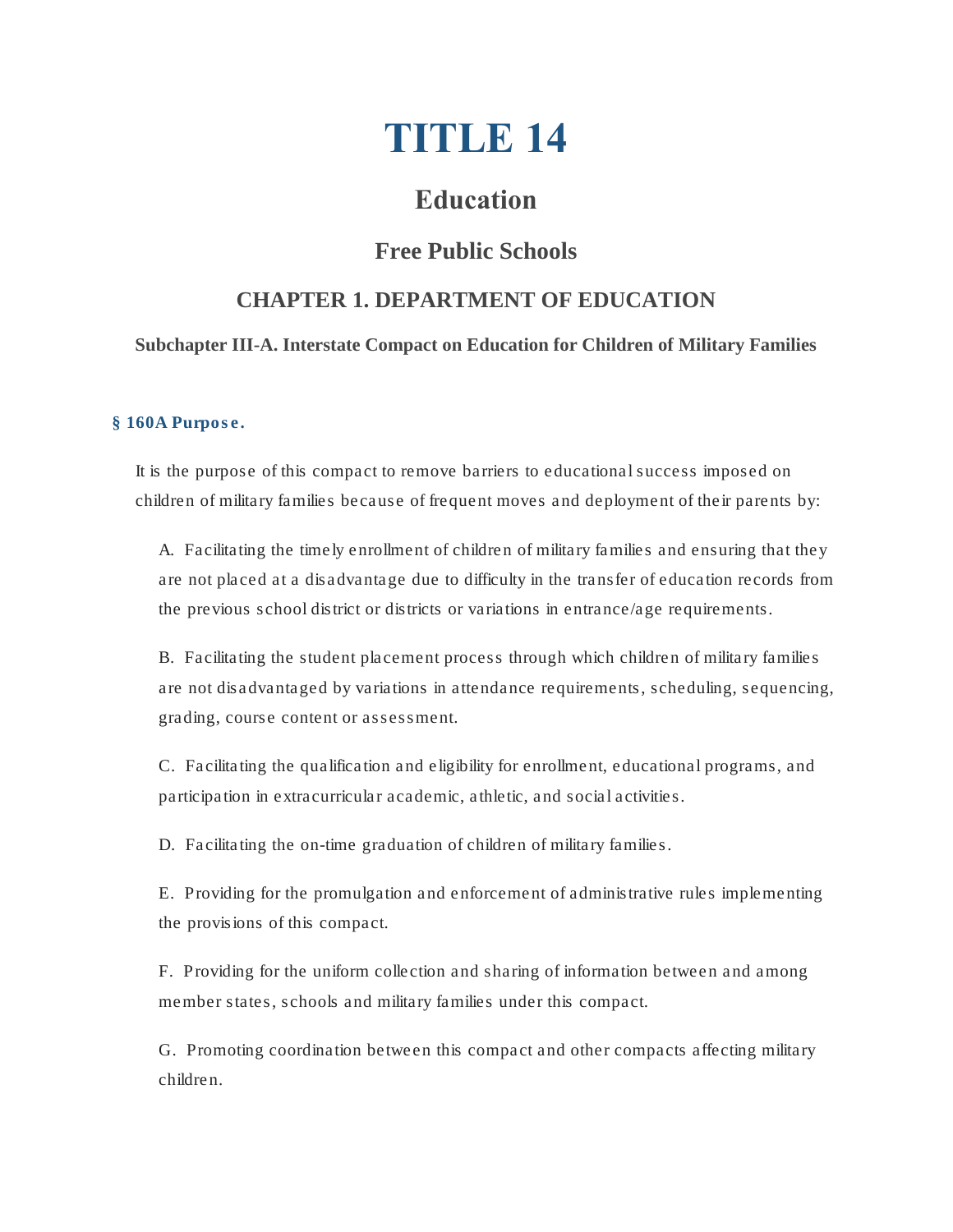**H. Promoting flexibility and cooperation between the educational system, parents and the student in order to achieve educational success for the student.**

# **[76 Del. Laws, c. 327, § 1.;](http://delcode.delaware.gov/sessionlaws/ga144/chp327.shtml)**

#### § 161A Definitions.

**As used in this compact, unless the context clearly requires a different construction:**

**A. "Active duty" means: Full-time duty status in the active uniformed service of the United States, including members of the National Guard and Reserve on active duty orders pursuant to 10 U.S.C. §§ 1209 and 1211.**

**B. "Children of military families" means: a school-aged child(ren), enrolled in kindergarten through twelfth grade, in the household of an active duty member.**

**C. "Compact commissioner" means: the voting representative of each compacting state appointed pursuant to § 167A of this title.**

**D. "Deployment" means: The period 1 month prior to the service members' departure from their home station on military orders though 6 months after return to their home station.**

**E. "Education(al) records" means: those official records, files, and data directly related to a student and maintained by the school or local education agency, including but not limited to records encompassing all the material kept in the student's cumulative folder**  such as general identifying data, records of attendance and of academic work completed, **records of achievement and results of evaluative tests, health data, disciplinary status, test protocols, and individualized education programs.**

**F. "Extracurricular activities" means: a voluntary activity sponsored by the school or local education agency or an organization sanctioned by the local education agency. Extracurricular activities include, but are not limited to, preparation for and involvement in public performances, contests, athletic competitions, demonstrations, displays, and club activities.**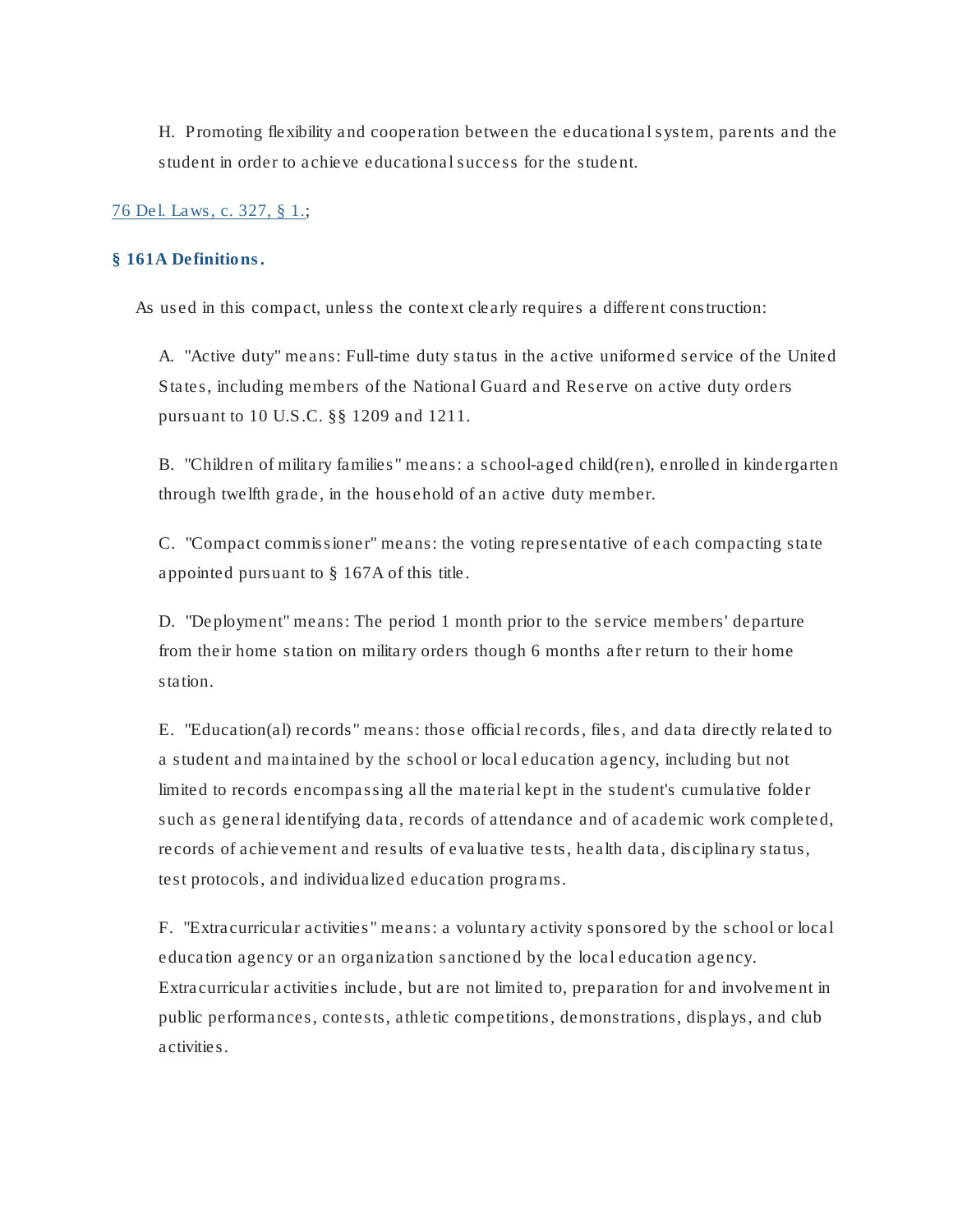**G. "Interstate Commission on Educational Opportunity for Military Children" means: the commission that is created under § 168A of this title, which is generally referred to as Interstate Commission.**

**H. "Local education agency" means: a public authority legally constituted by the state as an administrative agency to provide control of and direction for kindergarten through twelfth grade public educational institutions.**

**I. "Member state" means: a state that has enacted this compact.**

**J. "Military installation" means: a base, camp, post, station, yard, center, homeport facility for any ship, or other activity under the jurisdiction of the Department of Defense, including any leased facility, which is located within any of the several States, the District of Columbia, the Commonwealth of Puerto Rico, the U.S. Virgin Islands, Guam, American Samoa, the Northern Marianas Islands and any other U.S. territory. Such term does not include any facility used primarily for civil works, rivers and harbors projects, or flood control projects.**

**K. "Non-member state" means: a state that has not enacted this compact.**

**L. "Receiving state" means: the state to which a child of a military family is sent, brought, or caused to be sent or brought.**

**M. "Rule" means: a written statement by the Interstate Commission promulgated pursuant to § 171A of this title that is of general applicability, implements, interprets or prescribes a policy or provision of the compact, or an organizational, procedural, or practice requirement of the Interstate Commission, and has the force and effect of statutory law in a member state, and includes the amendment, repeal, or suspension of an existing rule.**

**N. "Sending state" means: the state from which a child of a military family is sent, brought, or caused to be sent or brought.**

**O. "State" means: A state of the United States, the District of Columbia, the Commonwealth of Puerto Rico, the U.S. Virgin Islands, Guam, American Samoa, the Northern Marianas Islands and any other U.S. territory.**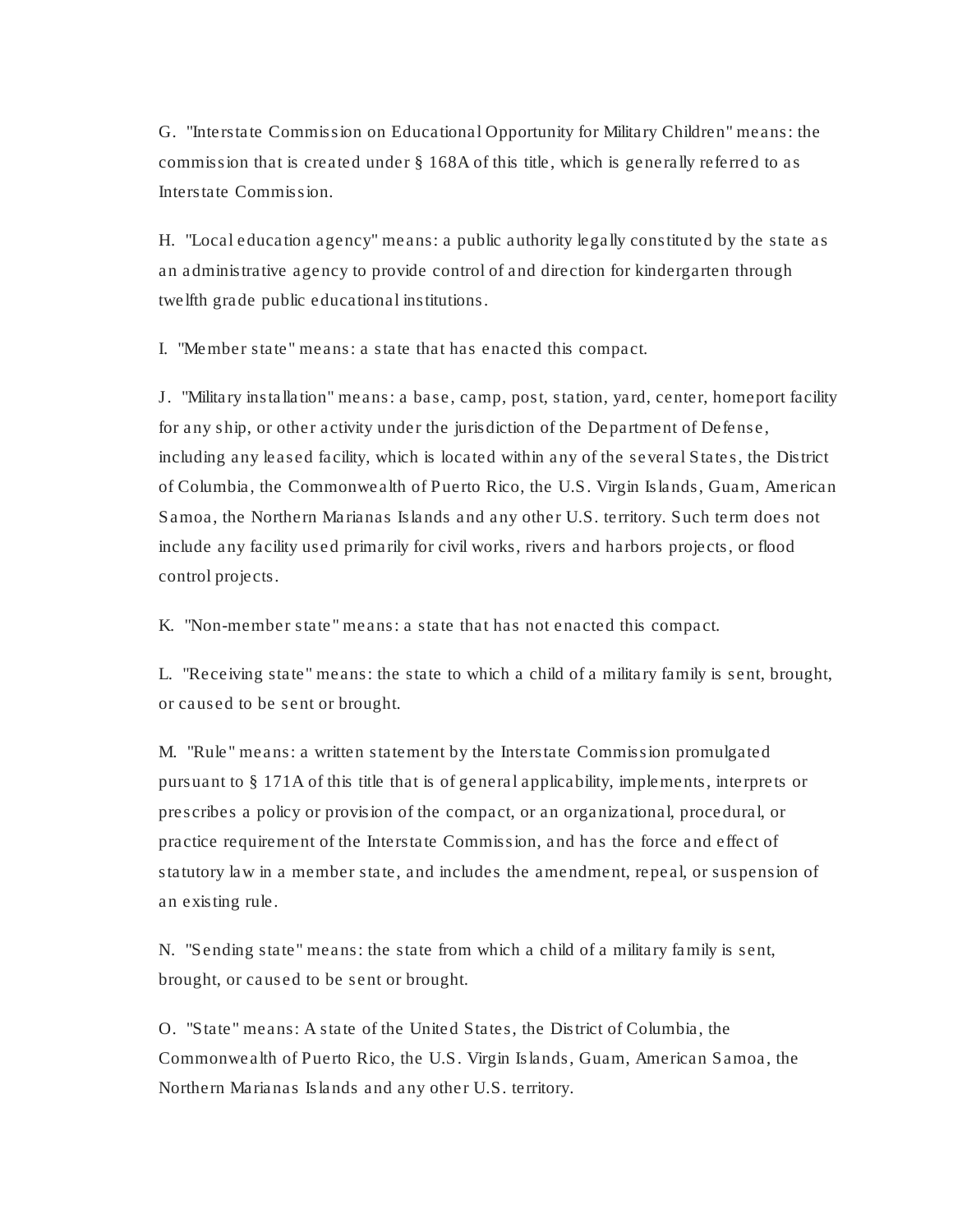**P. "Student" means: the child of a military family for whom the local education agency receives public funding and who is formally enrolled in kindergarten through twelfth grade.**

**Q. "Transition" means:**

**(1) The formal and physical process of transferring from school to school; or**

**(2) The period of time in which a student moves from 1 school in the sending state to another school in the receiving state.**

**R. "Uniformed service(s)" means: the Army, Navy, Air Force, Marine Corps, Coast Guard as well as the Commissioned Corps of the National Oceanic and Atmospheric Administration, and Public Health Services.**

**S. "Veteran" means: a person who served in the uniformed services and who was discharged or released there from under conditions other than dishonorable.**

# **[76 Del. Laws, c. 327, § 1.;](http://delcode.delaware.gov/sessionlaws/ga144/chp327.shtml)**

# § 162A Applicability.

**A. Except as otherwise provided in subsection B. of this section, this compact shall apply to the children of:**

**(1) Active duty members of the uniformed services as defined in this compact, including members of the National Guard and Reserve on active duty orders pursuant to 10 U.S.C. §§ 1209 and 1211;**

**(2) Members or veterans of the uniformed services who are severely injured and medically discharged or retired for a period of 1 year after medical discharge or retirement; and**

**(3) Members of the uniformed services who die on active duty or as a result of injuries sustained on active duty for a period of 1 year after death.**

**B. The provisions of this interstate compact shall only apply to local education agencies as defined in this compact.**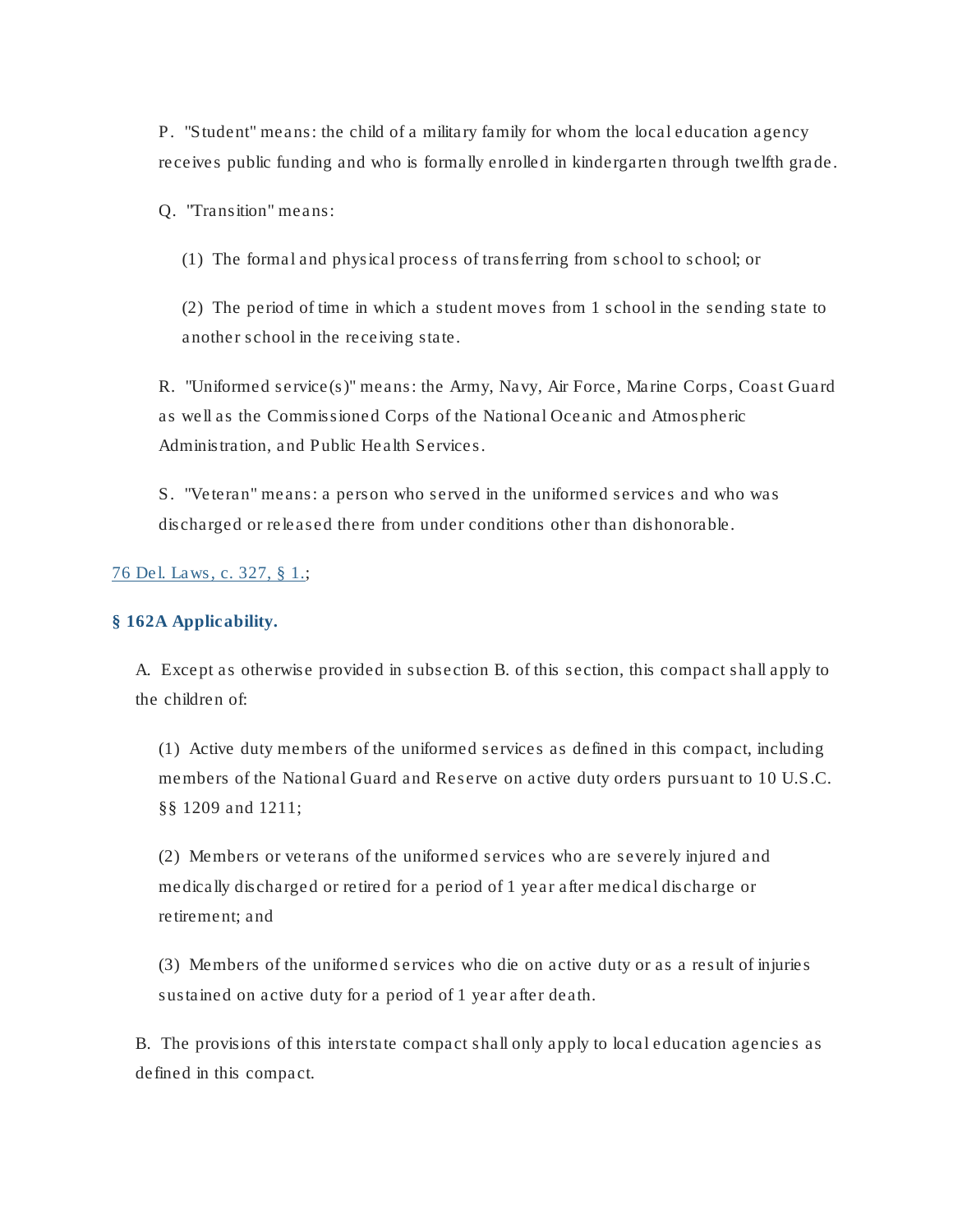**C. The provisions of this compact shall not apply to the children of:**

**(1) Inactive members of the national guard and military reserves;**

**(2) Members of the uniformed services now retired, except as provided in subsection A. of this section;**

**(3) Veterans of the uniformed services, except as provided in subsection A. of this section; and**

**(4) Other U.S. Department of Defense personnel and other federal agency civilian and contract employees not defined as active duty members of the uniformed services.**

# **[76 Del. Laws, c. 327, § 1.;](http://delcode.delaware.gov/sessionlaws/ga144/chp327.shtml)**

# § 163A Educational records and enrollment.

**A.** *Unofficial or "hand-carried" education records.* **— In the event that official education records cannot be released to the parents for the purpose of transfer, the custodian of the records in the sending state shall prepare and furnish to the parent a complete set of unofficial educational records containing uniform information as determined by the Interstate Commission. Upon receipt of the unofficial education records by a school in the receiving state, the school shall enroll and appropriately place the student based on the information provided in the unofficial records pending validation by the official records, as quickly as possible.**

**B.** *Official education records/transcripts.* **— Simultaneous with the enrollment and conditional placement of the student, the school in the receiving state shall request the student's official education record from the school in the sending state. Upon receipt of this request, the school in the sending state will process and furnish the official education records to the school in the receiving state within 10 days or within such time as is reasonably determined under the rules promulgated by the Interstate Commission.**

**C.** *Immunizations.* **— Compacting states shall give 30 days from the date of enrollment or**  within such time as is reasonably determined under the rules promulgated by the Interstate **Commission, for students to obtain any immunization(s) required by the receiving state. For a**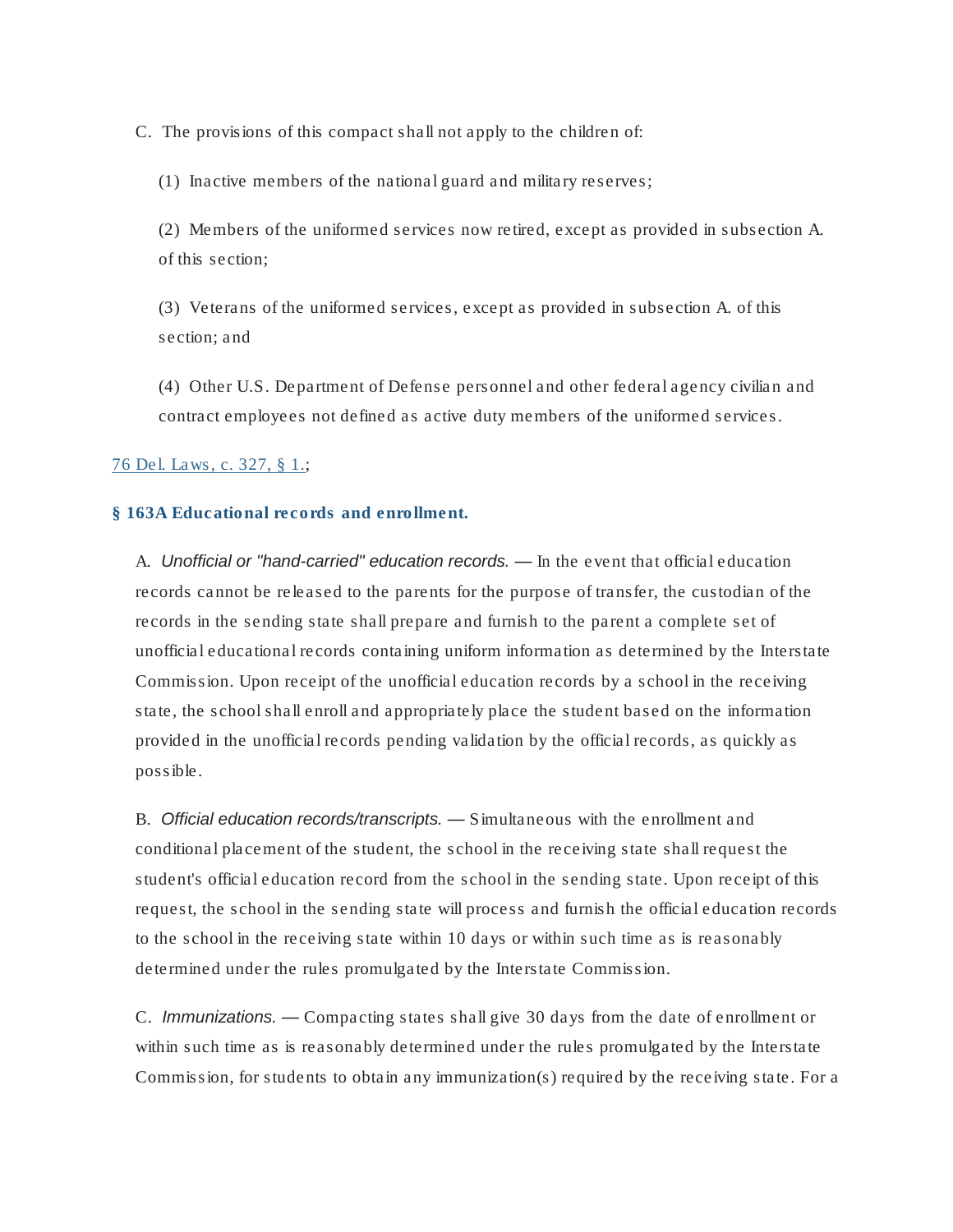**series of immunizations, initial vaccinations must be obtained within 30 days or within such time as is reasonably determined under the rules promulgated by the Interstate Commission.**

**D.** *Kindergarten and first grade entrance age.* **— Students shall be allowed to continue their enrollment at grade level in the receiving state commensurate with their grade level (including kindergarten) from a local education agency in the sending state at the time of transition, regardless of age. A student that has satisfactorily completed the prerequisite grade level in the local education agency in the sending state shall be eligible for enrollment in the next highest grade level in the receiving state, regardless of age. A student transferring after the start of the school year in the receiving state shall enter the school in the receiving state on their validated level from an accredited school in the sending state.**

#### **[76 Del. Laws, c. 327, § 1.;](http://delcode.delaware.gov/sessionlaws/ga144/chp327.shtml)**

#### § 164A Placement and attendance.

**A.** *Course placement.* **— When the student transfers before or during the school year, the receiving state school shall initially honor placement of the student in educational courses based on the student's enrollment in the sending state school and/or educational assessments conducted at the school in the sending state if the courses are offered. Course placement includes but is not limited to Honors, International Baccalaureate, Advanced Placement, vocational, technical and career pathways courses. Continuing the student's academic program from the previous school and promoting placement in academically and career-challenging courses should be paramount when considering placement. This does not preclude the school in the receiving state from performing subsequent evaluations to**  ensure appropriate placement and continued enrollment of the student in the course(s).

**B.** *Educational program placement.* **— The receiving state school shall initially honor placement of the student in educational programs based on current educational assessments conducted at the school in the sending state or participation/placement in like programs in the sending state. Such programs include, but are not limited to:**

- **(1) Gifted and talented programs; and**
- **(2) English as a second language (ESL).**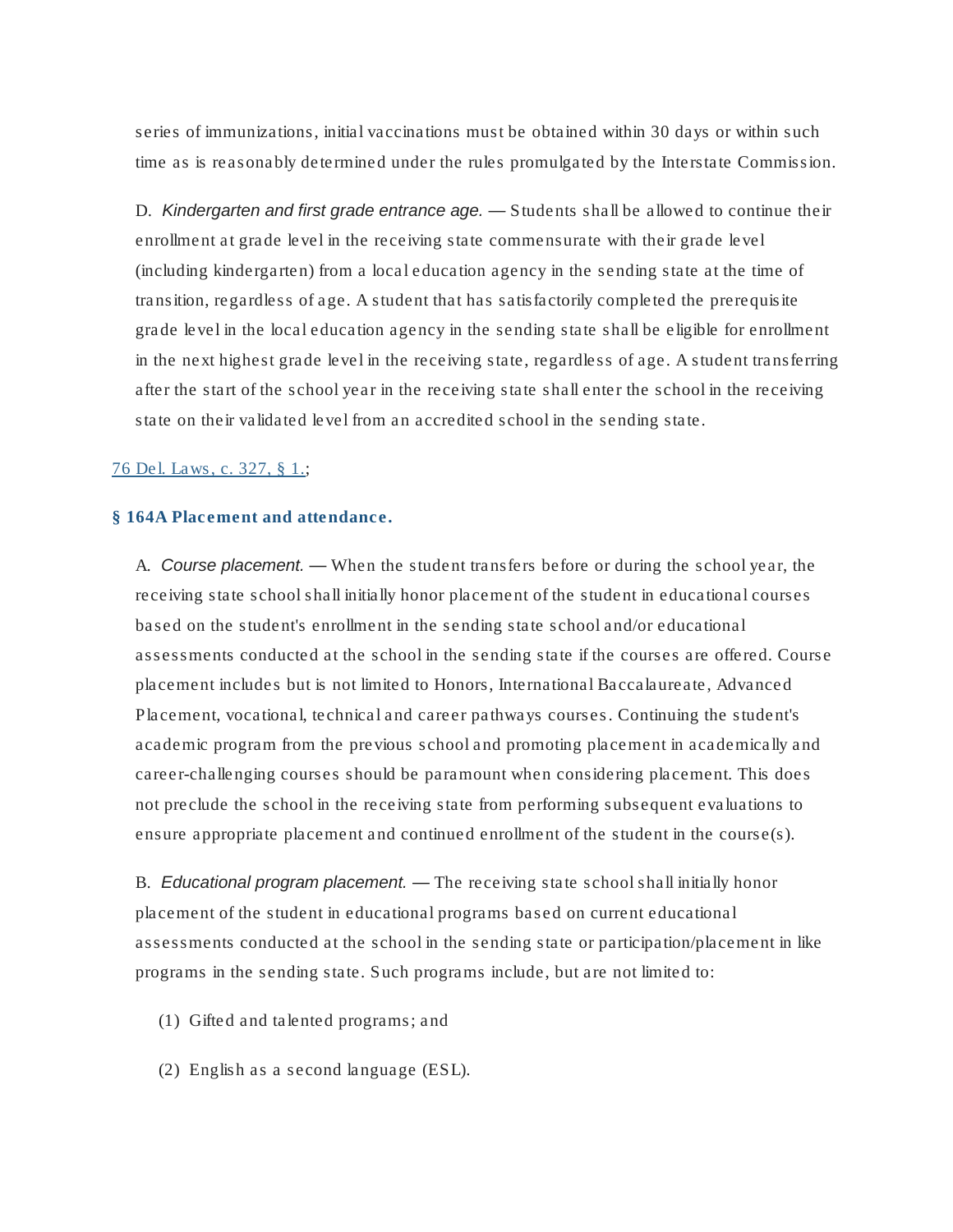**This does not preclude the school in the receiving state from performing subsequent evaluations to ensure appropriate placement of the student.**

# **C.** *Special education services.* **—**

**(1) In compliance with the federal requirements of the Individuals with Disabilities Education Act (IDEA), 20 U.S.C. § 1400 et seq., the receiving state shall initially provide comparable services to a student with disabilities based on his or her current Individualized Education Program (IEP); and**

**(2) In compliance with the requirements of § 504 of the Rehabilitation Act, 29 U.S.C. § 794, and with Title II of the Americans with Disabilities Act, 42 U.S.C. §§ 12131-12165, the receiving state shall make reasonable accommodations and modifications to address the needs of incoming students with disabilities, subject to an existing § 504 or Title II Plan, to provide the student with equal access to education. This does not preclude the school in the receiving state from performing subsequent evaluations to ensure appropriate placement of the student.**

**D.** *Placement flexibility.* **— Local education agency administrative officials shall have flexibility in waiving course/program prerequisites, or other preconditions for placement in courses/programs offered under the jurisdiction of the local education agency.**

**E.** *Absence as related to deployment activities.* **— A student whose parent or legal guardian is an active duty member of the uniformed services, as defined by the compact, and has been called to duty for, is on leave from, or immediately returned from deployment to a combat zone or combat support posting, shall be granted additional excused absences at the discretion of the local education agency superintendent to visit with his or her parent or legal guardian relative to such leave or deployment of the parent or guardian.**

# **[76 Del. Laws, c. 327, § 1;](http://delcode.delaware.gov/sessionlaws/ga144/chp327.shtml) [70 Del. Laws, c. 186, § 1.;](http://delcode.delaware.gov/sessionlaws/ga138/chp186.shtml)**

# § 165A Eligibility.

**A.** *Eligibility for enrollment.* **—**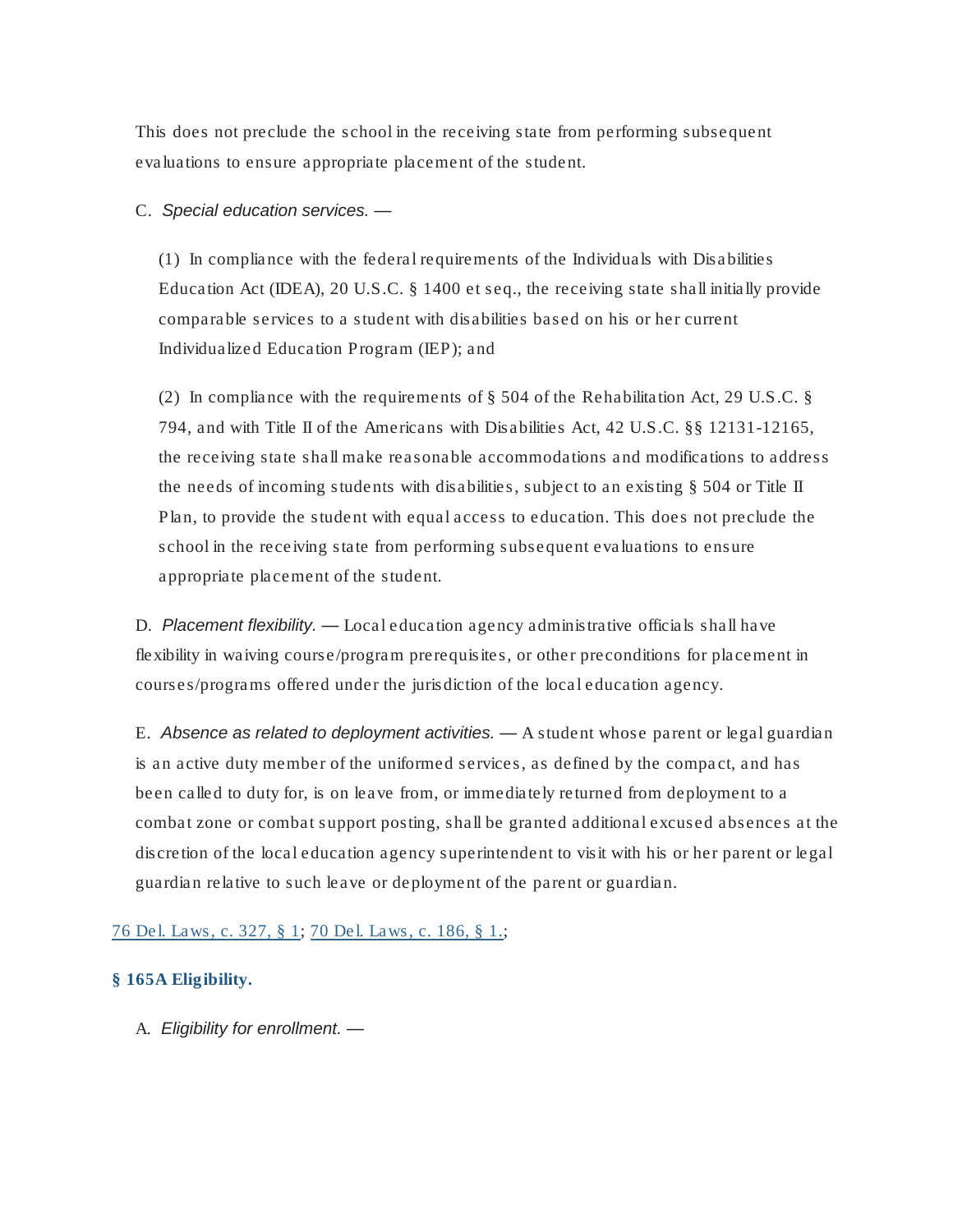**(1) Special power of attorney, relative to the guardianship of a child of a military family and executed under applicable law shall be sufficient for the purposes of enrollment and all other actions requiring parental participation and consent.**

**(2) A local education agency shall be prohibited from charging local tuition to a transitioning military child placed in the care of a noncustodial parent or other person standing in loco parentis who lives in a jurisdiction other than that of the custodial parent.**

**(3) A transitioning military child, placed in the care of a noncustodial parent or other person standing in loco parentis who lives in a jurisdiction other than that of the custodial parent, may continue to attend the school in which he or she was enrolled while residing with the custodial parent.**

**B.** *Eligibility for extracurricular participation.* **— State and local education agencies shall facilitate the opportunity for transitioning military children's inclusion in extracurricular activities, regardless of application deadlines, to the extent they are otherwise qualified.**

#### **[76 Del. Laws, c. 327, § 1;](http://delcode.delaware.gov/sessionlaws/ga144/chp327.shtml) [70 Del. Laws, c. 186, § 1.;](http://delcode.delaware.gov/sessionlaws/ga138/chp186.shtml)**

# § 166A Graduation.

**In order to facilitate the on-time graduation of children of military families states and local education agencies shall incorporate the following procedures:**

**A.** *Waiver requirements.* **— Local education agency administrative officials shall waive specific courses required for graduation if similar course work has been satisfactorily completed in another local education agency or shall provide reasonable justification for denial. Should a waiver not be granted to a student who would qualify to graduate from the sending school, the local education agency shall provide an alternative means of acquiring required coursework so that graduation may occur on time.**

**B.** *Exit exams.* **— States shall accept:**

- **(1) Exit or end-of-course exams required for graduation from the sending state; or**
- **(2) National norm-referenced achievement tests; or**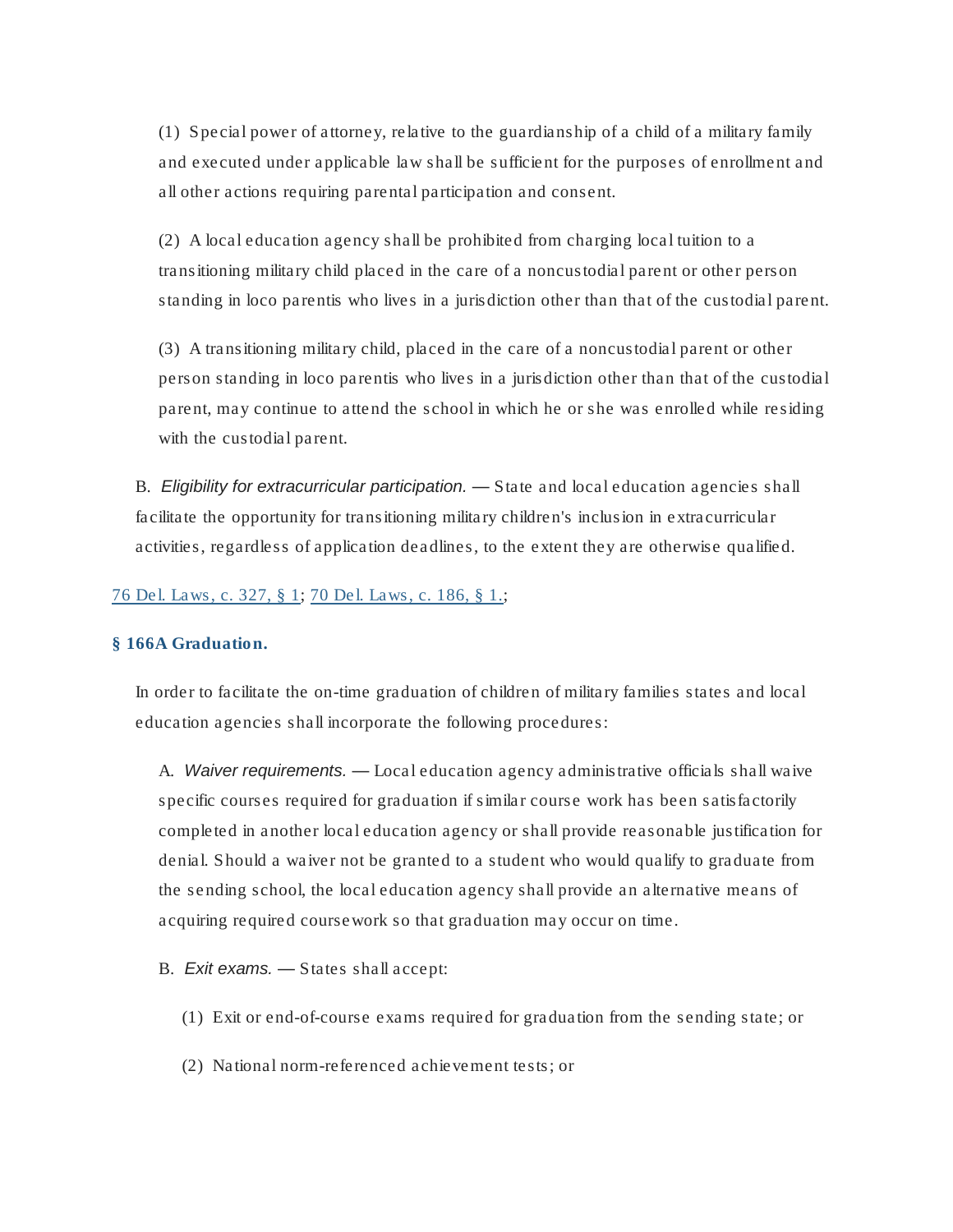**(3) Alternative testing, in lieu of testing requirements for graduation in the receiving state. In the event the above alternatives cannot be accommodated by the receiving state for a student transferring in his or her senior year, then the provisions of subsection C. of this section shall apply.**

**C.** *Transfers during senior year.* **— Should a military student transferring at the beginning or during his or her senior year be ineligible to graduate from the receiving local education agency after all alternatives have been considered, the sending and receiving local education agencies shall ensure the receipt of a diploma from the sending local education agency, if the student meets the graduation requirements of the sending local education agency. In the event that 1 of the states in question is not a member of this compact, the member state shall use best efforts to facilitate the on-time graduation of the student in accordance with subsections A. and B. of this section.**

# **[76 Del. Laws, c. 327, § 1;](http://delcode.delaware.gov/sessionlaws/ga144/chp327.shtml) [70 Del. Laws, c. 186, § 1.;](http://delcode.delaware.gov/sessionlaws/ga138/chp186.shtml)**

# § 167A State coordination.

**A. Each member state shall, through the creation of a State Council or use of an existing body or board, provide for the coordination among its agencies of government, local education agencies and military installations concerning the state's participation in, and compliance with, this compact and Interstate Commission activities. While each member state may determine the membership of its own State Council, its membership must include at least: the state superintendent of education, superintendent of a school district with a high concentration of military children, representative from a military installation, 1 representative each from the legislative and executive branches of government, and other offices and stakeholder groups the State Council deems appropriate. A member state that does not have a school district deemed to contain a high concentration of military children may appoint a superintendent from another school district to represent local education agencies on the State Council.**

**B. The State Council of each member state shall appoint or designate a military family education liaison to assist military families and the state in facilitating the implementation of this compact.**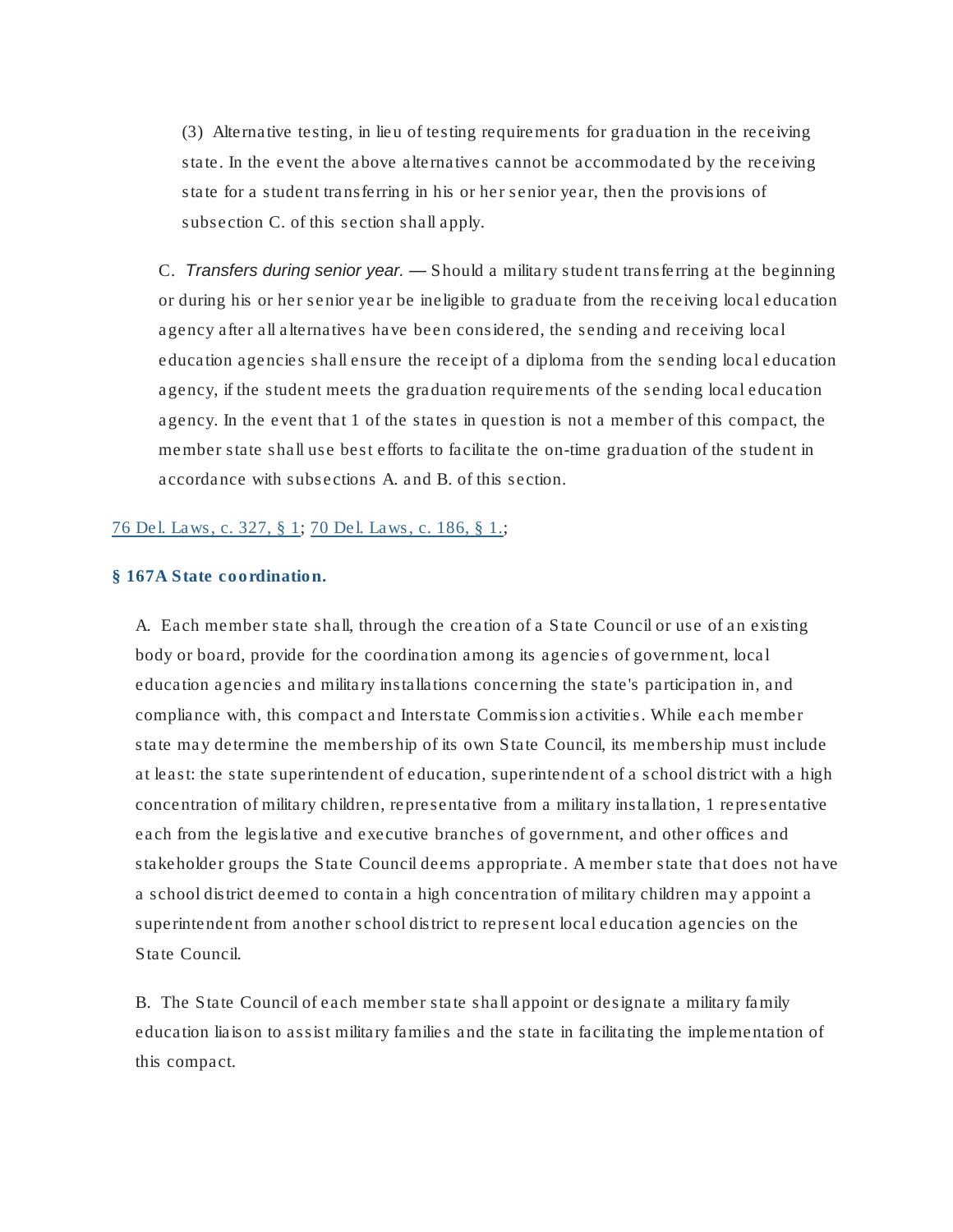**C. The compact commissioner responsible for the administration and management of the state's participation in the compact shall be appointed by the Governor or as otherwise determined by each member state.**

**D. The compact commissioner and the military family education liaison designated herein shall be ex officio members of the State Council, unless either is already a full voting member of the State Council.**

# **[76 Del. Laws, c. 327, § 1.;](http://delcode.delaware.gov/sessionlaws/ga144/chp327.shtml)**

#### § 168A Interstate Commission on educational opportunity for military children.

**The member states hereby create the "Interstate Commission on Educational Opportunity for Military Children." The activities of the Interstate Commission are the formation of public policy and are a discretionary state function. The Interstate Commission shall:**

**(A) Be a body corporate and joint agency of the member states and shall have all the responsibilities, powers and duties set forth herein, and such additional powers as may be conferred upon it by a subsequent concurrent action of the respective legislatures of the member states in accordance with the terms of this compact.**

**(B) Consist of 1 Interstate Commission voting representative from each member state who shall be that state's compact commissioner.**

**(1) Each member state represented at a meeting of the Interstate Commission is entitled to 1 vote.**

**(2) A majority of the total member states shall constitute a quorum for the transaction of business, unless a larger quorum is required by the bylaws of the Interstate Commission.**

**(3) A representative shall not delegate a vote to another member state. In the event the compact commissioner is unable to attend a meeting of the Interstate Commission, the Governor or State Council may delegate voting authority to another person from their state for a specified meeting.**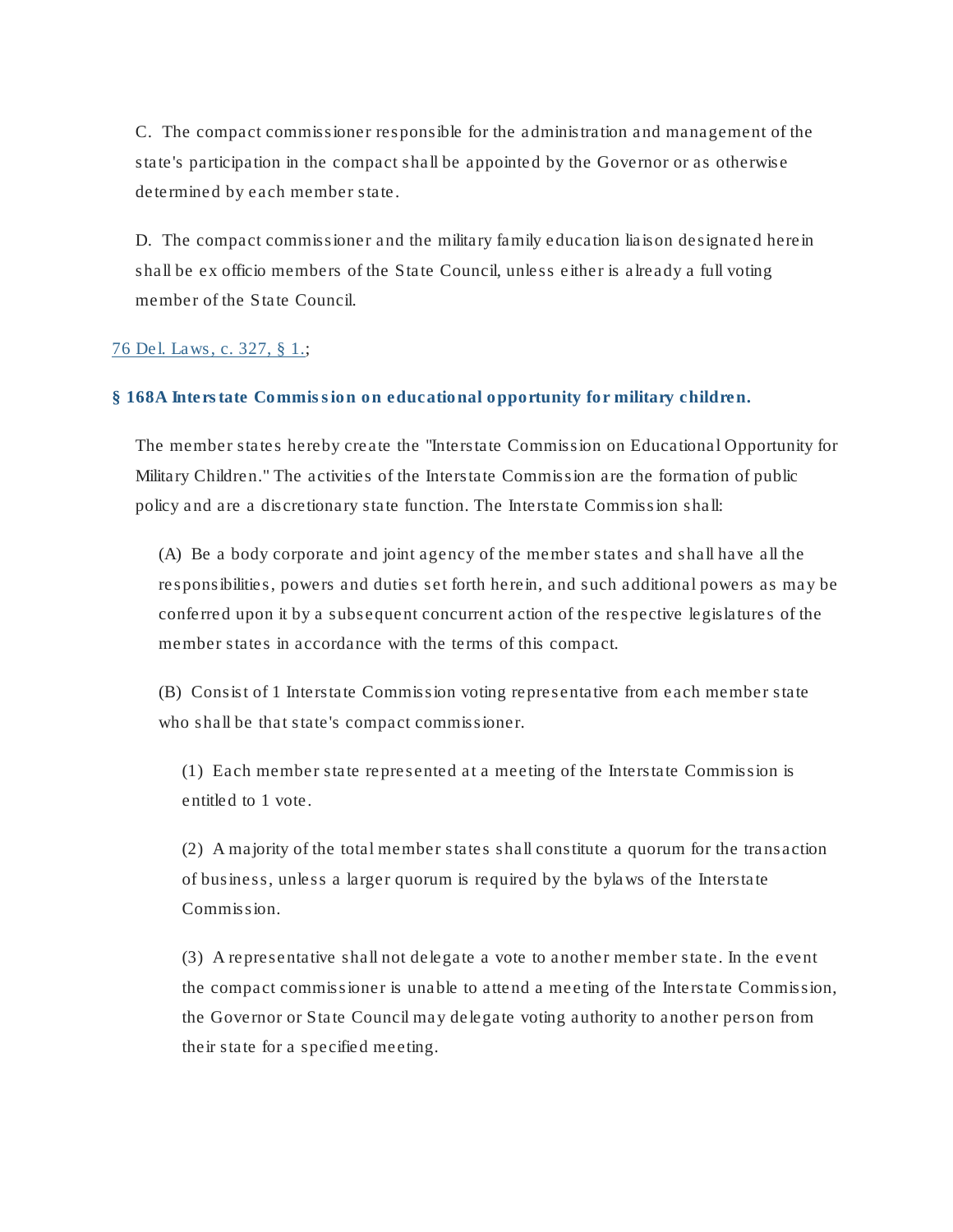**(4) The bylaws may provide for meetings of the Interstate Commission to be conducted by telecommunication or electronic communication.**

**(C) Consist of ex officio, nonvoting representatives who are members of interested organizations. Such ex officio members, as defined in the bylaws, may include but not be limited to, members of the representative organizations of military family advocates, local education agency officials, parent and teacher groups, the U.S. Department of Defense, the Education Commission of the States, the Interstate Agreement on the Qualification of Educational Personnel and other interstate compacts affecting the education of children of military members.**

**(D) Meet at least once each calendar year. The chairperson may call additional meetings and, upon the request of a simple majority of the member states, shall call additional meetings.**

**(E) Establish an executive committee, whose members shall include the officers of the Interstate Commission and such other members of the Interstate Commission as determined by the bylaws. Members of the executive committee shall serve a 1-year term. Members of the executive committee shall be entitled to 1 vote each. The executive committee shall have the power to act on behalf of the Interstate Commission, with the exception of rulemaking, during periods when the Interstate Commission is not in session. The executive committee shall oversee the day-to-day activities of the administration of the compact including enforcement and compliance with the provisions of the compact, its bylaws and rules, and other such duties as deemed necessary. The U.S. Dept. of Defense, shall serve as an ex officio, nonvoting member of the executive committee.**

**(F) Establish bylaws and rules that provide for conditions and procedures under which the Interstate Commission shall make its information and official records available to the public for inspection or copying. The Interstate Commission may exempt from disclosure information or official records to the extent they would adversely affect personal privacy rights or proprietary interests.**

**(G) Public notice shall be given by the Interstate Commission of all meetings and all meetings shall be open to the public, except as set forth in the rules or as otherwise provided in the compact. The Interstate Commission and its committees may close a**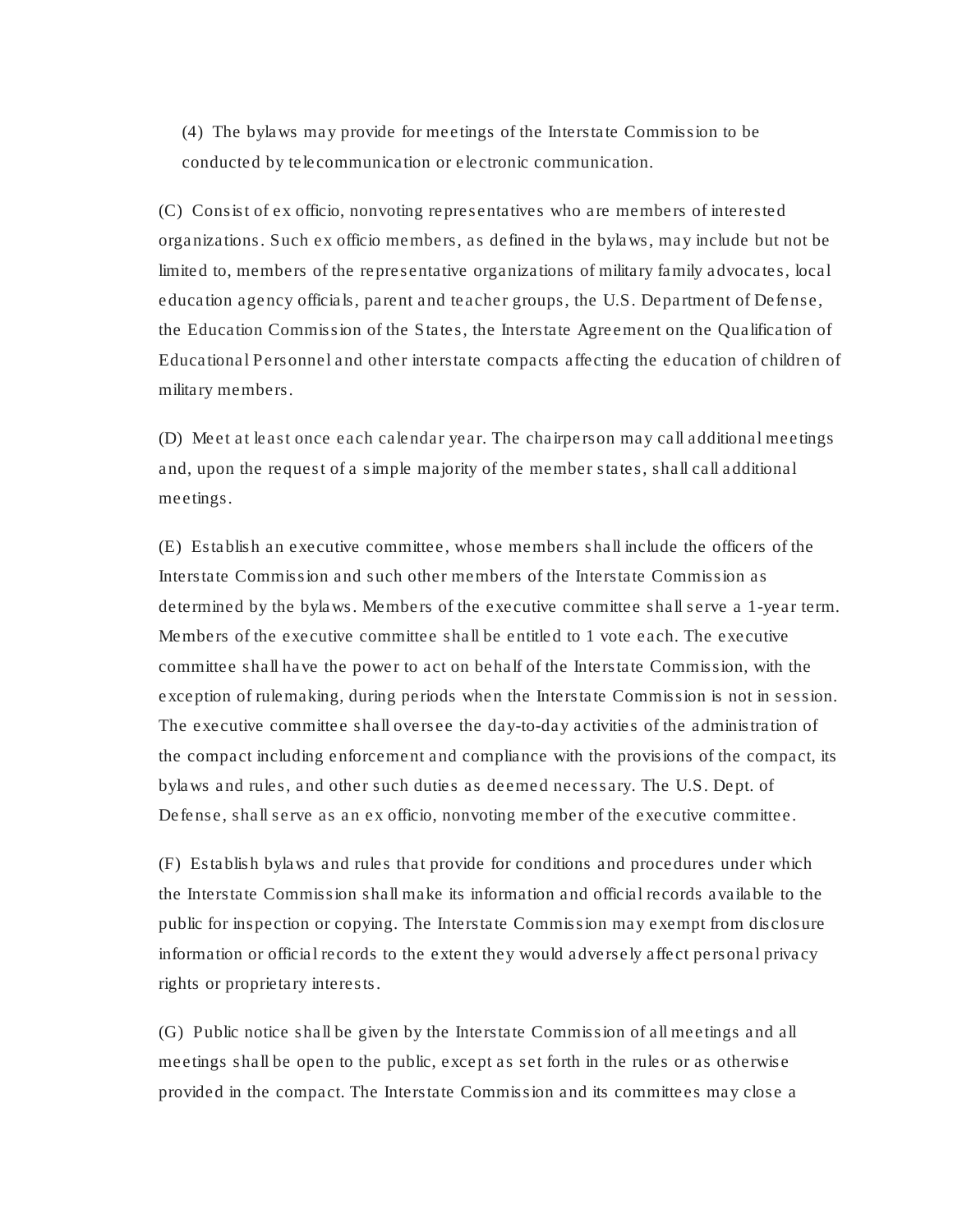**meeting, or portion thereof, where it determines by two-thirds vote that an open meeting would be likely to:**

**(1) Relate solely to the Interstate Commission's internal personnel practices and procedures;**

**(2) Disclose matters specifically exempted from disclosure by federal and state statute;**

**(3) Disclose trade secrets or commercial or financial information which is privileged or confidential;**

**(4) Involve accusing a person of a crime, or formally censuring a person;**

**(5) Disclose information of a personal nature where disclosure would constitute a clearly unwarranted invasion of personal privacy;**

**(6) Disclose investigative records compiled for law enforcement purposes; or**

**(7) Specifically relate to the Interstate Commission's participation in a civil action or other legal proceeding.**

**(H) Cause its legal counsel or designee to certify that a meeting may be closed and shall reference each relevant exemptible provision for any meeting, or portion of a meeting, which is closed pursuant to this provision. The Interstate Commission shall keep minutes which shall fully and clearly describe all matters discussed in a meeting and shall provide a full and accurate summary of actions taken, and the reasons therefore, including a description of the views expressed and the record of a roll call vote. All documents considered in connection with an action shall be identified in such minutes. All minutes and documents of a closed meeting shall remain under seal, subject to release by a majority vote of the Interstate Commission.**

**(I) Collect standardized data concerning the educational transition of the children of military families under this compact as directed through its rules which shall specify the data to be collected, the means of collection and data exchange and reporting requirements. Such methods of data collection, exchange and reporting shall, insofar as it**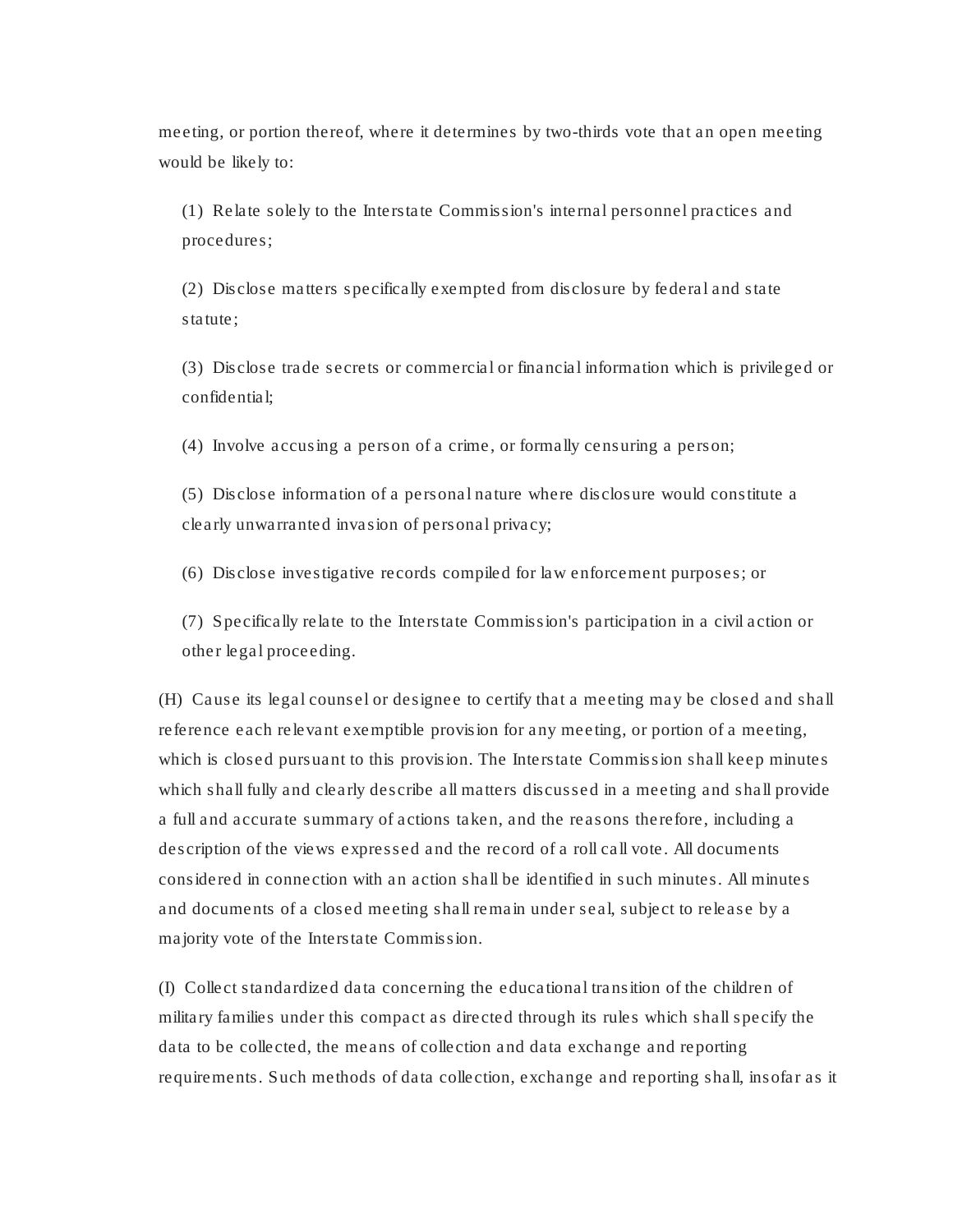**reasonably possible, conform to current technology and coordinate its information functions with the appropriate custodian of records as identified in the bylaws and rules.**

**(J) Create a process that permits military officials, education officials and parents to inform the Interstate Commission if and when there are alleged violations of the compact or its rules or when issues subject to the jurisdiction of the compact or its rules are not addressed by the state or local education agency. This section shall not be construed to create a private right of action against the Interstate Commission or any member state.**

# **[76 Del. Laws, c. 327, § 1.;](http://delcode.delaware.gov/sessionlaws/ga144/chp327.shtml)**

# § 169A Powers and duties of the Interstate Commission.

**The Interstate Commission shall have the following powers:**

**(A) To provide for dispute resolution among member states.**

**(B) To promulgate rules and take all necessary actions to effect the goals, purposes and obligations as enumerated in this compact. The rules shall have the force and effect of statutory law and shall be binding in the compact states to the extent and in the manner provided in this compact.**

**(C) To issue, upon request of a member state, advisory opinions concerning the meaning or interpretation of the interstate compact, its bylaws, rules and actions.**

**(D) To enforce compliance with the compact provisions, the rules promulgated by the Interstate Commission, and the bylaws, using all necessary and proper means, including but not limited to the use of judicial process.**

**(E) To establish and maintain offices which shall be located within 1 or more of the member states.**

**(F) To purchase and maintain insurance and bonds.**

**(G) To borrow, accept, hire or contract for services of personnel.**

**(H) To establish and appoint committees including, but not limited to, an executive committee as required by § 168A, subsection (E), of this title which shall have the power**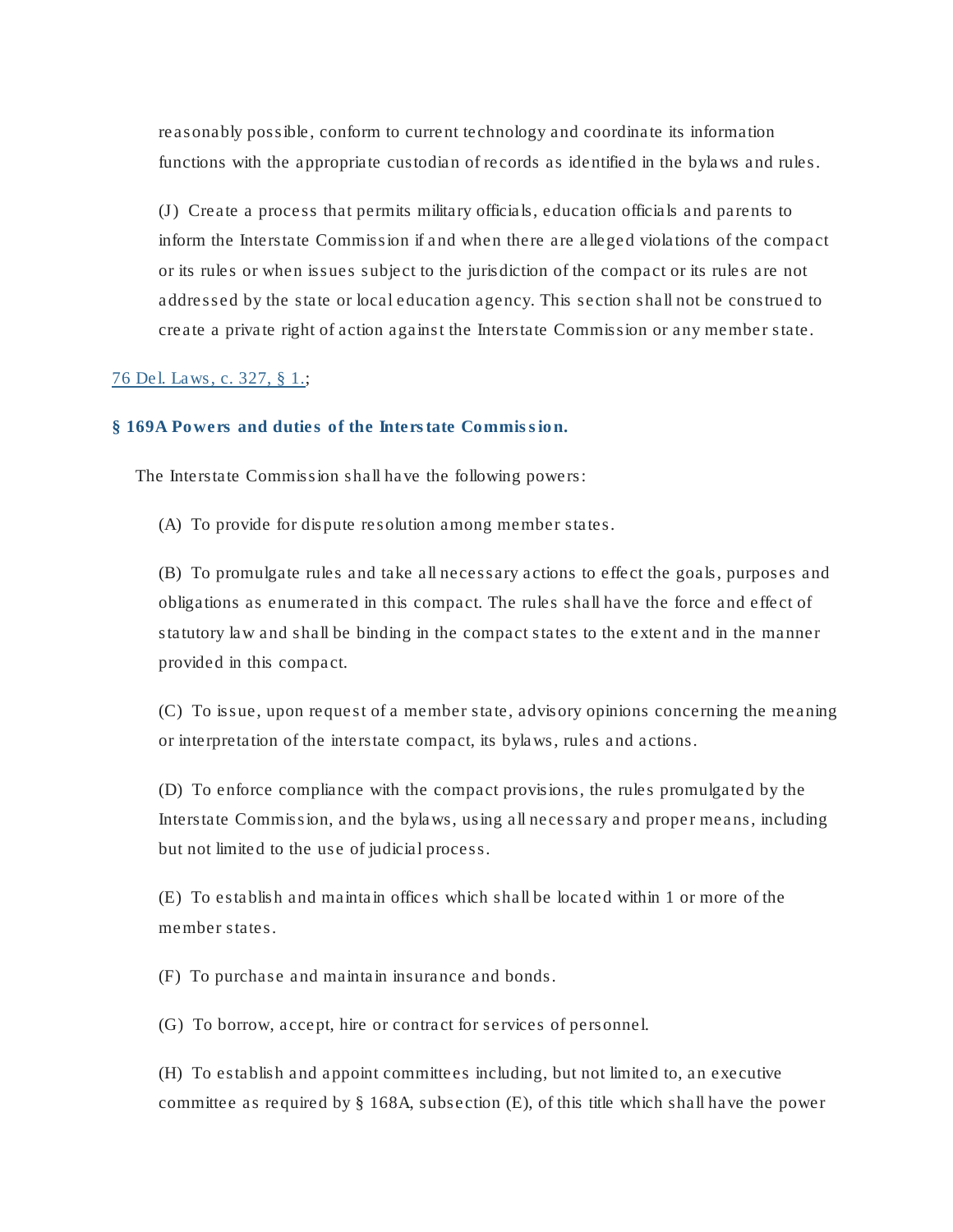**to act on behalf of the Interstate Commission in carrying out its powers and duties hereunder.**

**(I) To elect or appoint such officers, attorneys, employees, agents, or consultants, and to fix their compensation, define their duties and determine their qualifications; and to establish the Interstate Commission's personnel policies and programs relating to conflicts of interest, rates of compensation, and qualifications of personnel.**

**(J) To accept any and all donations and grants of money, equipment, supplies, materials, and services, and to receive, utilize, and dispose of it.**

**(K) To lease, purchase, accept contributions or donations of, or otherwise to own, hold, improve or use any property, real, personal, or mixed.**

**(L) To sell, convey, mortgage, pledge, lease, exchange, abandon, or otherwise dispose of any property, real, personal or mixed.**

**(M) To establish a budget and make expenditures.**

**(N) To adopt a seal and bylaws governing the management and operation of the Interstate Commission.**

**(O) To report annually to the legislatures, governors, judiciary, and state councils of the member states concerning the activities of the Interstate Commission during the preceding year. Such reports shall also include any recommendations that may have been adopted by the Interstate Commission.**

**(P) To coordinate education, training and public awareness regarding the compact, its implementation and operation for officials and parents involved in such activity.**

**(Q) To establish uniform standards for the reporting, collecting and exchanging of data.**

**(R) To maintain corporate books and records in accordance with the bylaws.**

**(S) To perform such functions as may be necessary or appropriate to achieve the purposes of this compact.**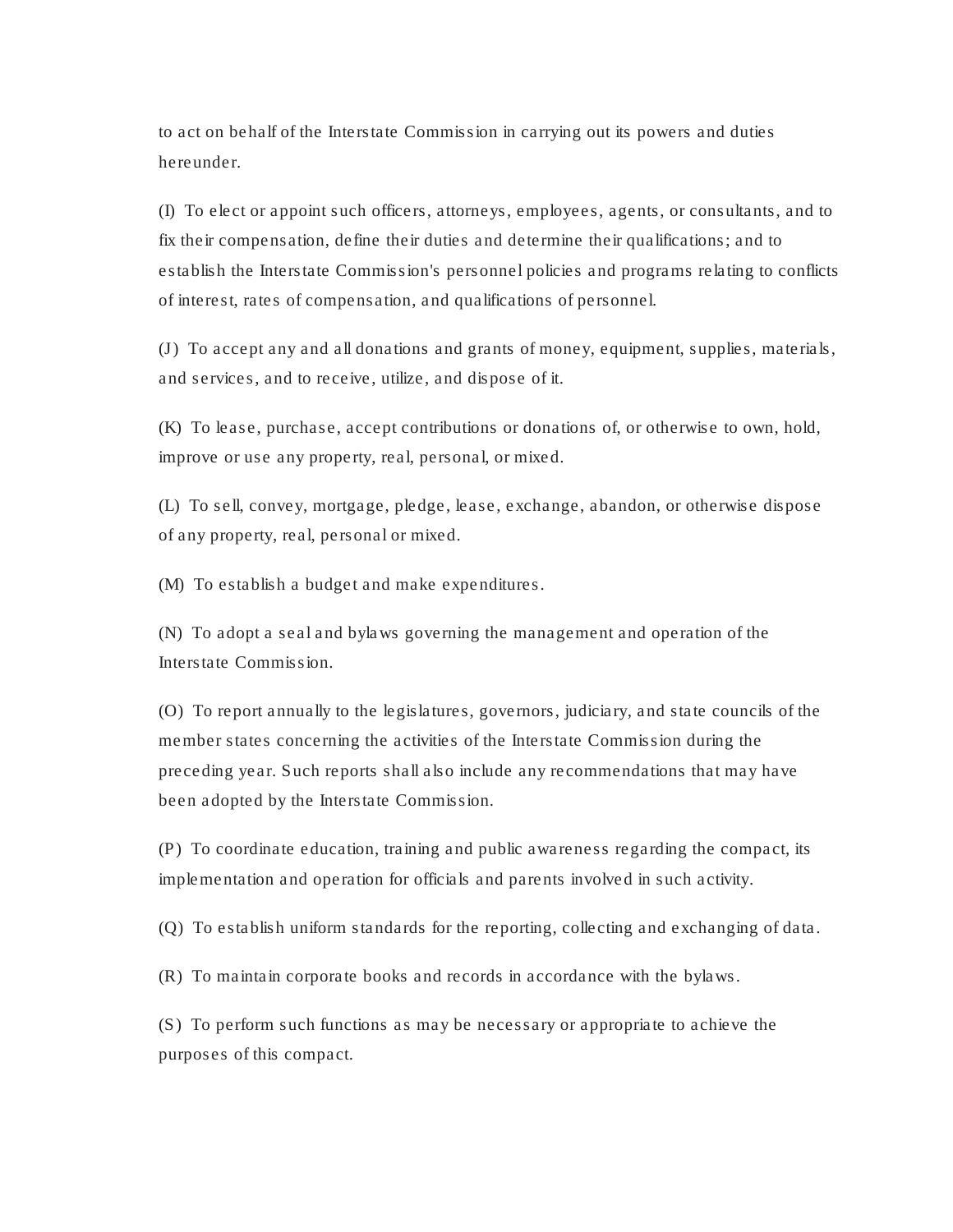**(T) To provide for the uniform collection and sharing of information between and among member states, schools and military families under this compact.**

# **[76 Del. Laws, c. 327, § 1.;](http://delcode.delaware.gov/sessionlaws/ga144/chp327.shtml)**

# § 170A Organization and operation of the Interstate Commission.

**(A) The Interstate Commission shall, by a majority of the members present and voting,**  within 12 months after the first Interstate Commission meeting, adopt bylaws to govern its **conduct as may be necessary or appropriate to carry out the purposes of the compact, including, but not limited to:**

**(1) Establishing the fiscal year of the Interstate Commission;**

**(2) Establishing an executive committee, and such other committees as may be necessary;**

**(3) Providing for the establishment of committees and for governing any general or specific delegation of authority or function of the Interstate Commission;**

**(4) Providing reasonable procedures for calling and conducting meetings of the Interstate Commission, and ensuring reasonable notice of each such meeting;**

**(5) Establishing the titles and responsibilities of the officers and staff of the Interstate Commission;**

**(6) Providing a mechanism for concluding the operations of the Interstate Commission and the return of surplus funds that may exist upon the termination of the compact after the payment and reserving of all of its debts and obligations.**

**(7) Providing "start-up" rules for initial administration of the compact.**

**(B) The Interstate Commission shall, by a majority of the members, elect annually from among its members a chairperson, a vice-chairperson, and a treasurer, each of whom shall have such authority and duties as may be specified in the bylaws. The chairperson or, in the chairperson's absence or disability, the vice-chairperson, shall preside at all meetings of the Interstate Commission. The officers so elected shall serve without compensation or**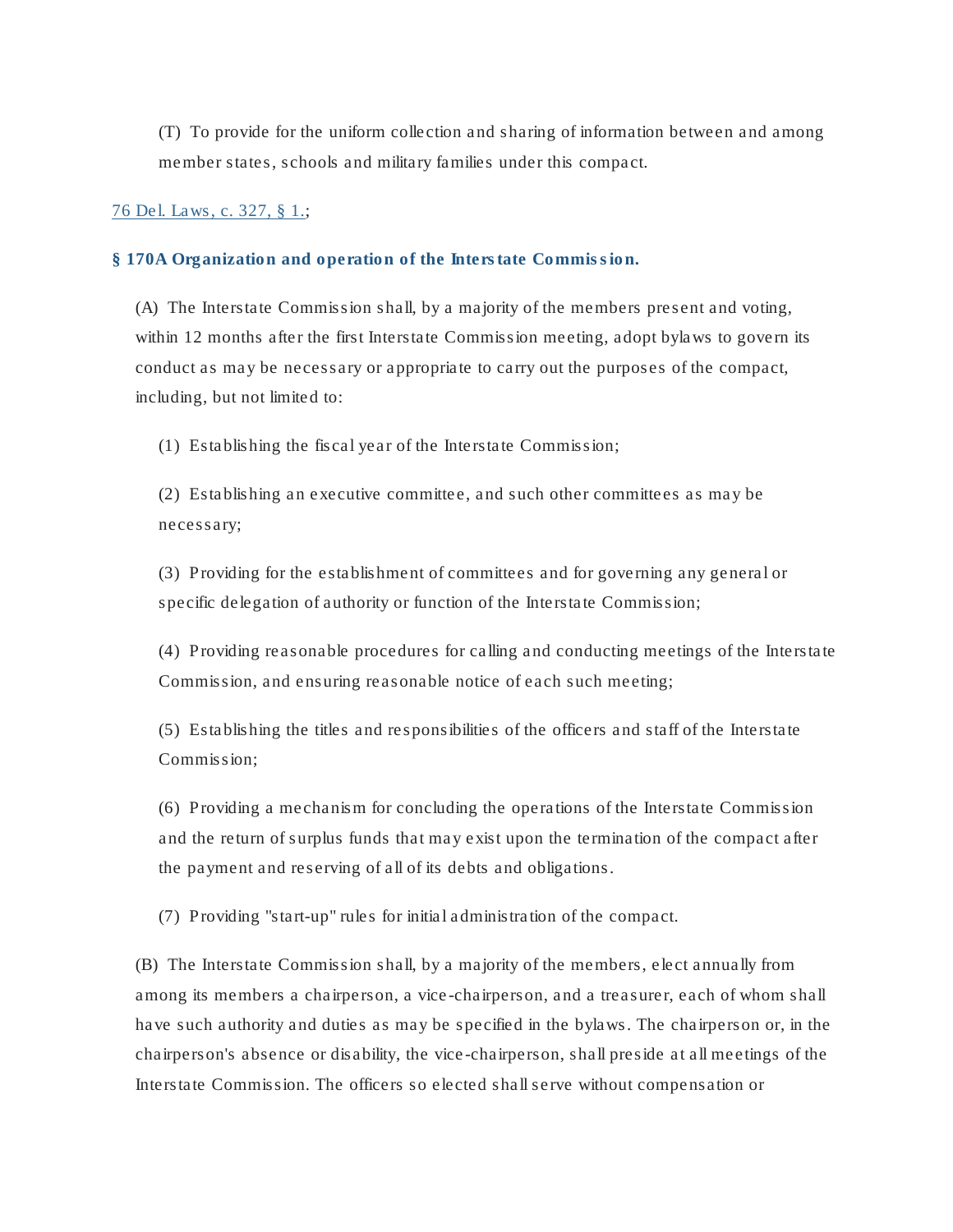**remuneration from the Interstate Commission; provided that, subject to the availability of budgeted funds, the officers shall be reimbursed for ordinary and necessary costs and expenses incurred by them in the performance of their responsibilities as officers of the Interstate Commission.**

**(C)** *Executive committee, officers and personnel.* **—**

**(1) The executive committee shall have such authority and duties as may be set forth in the bylaws, including but not limited to:**

**a. Managing the affairs of the Interstate Commission in a manner consistent with the bylaws and purposes of the Interstate Commission;**

**b. Overseeing an organizational structure within, and appropriate procedures for the Interstate Commission to provide for the creation of rules, operating procedures, and administrative and technical support functions; and**

**c. Planning, implementing, and coordinating communications and activities with other state, federal and local government organizations in order to advance the goals of the Interstate Commission.**

**(2) The executive committee may, subject to the approval of the Interstate Commission, appoint or retain an executive director for such period, upon such terms and conditions and for such compensation, as the Interstate Commission may deem appropriate. The executive director shall serve as secretary to the Interstate Commission, but shall not be a Member of the Interstate Commission. The executive director shall hire and supervise such other persons as may be authorized by the Interstate Commission.**

**(D) The Interstate Commission's executive director and its employees shall be immune from suit and liability, either personally or in their official capacity, for a claim for damage to or loss of property or personal injury or other civil liability caused or arising out of or relating to an actual or alleged act, error, or omission that occurred, or that such person had a reasonable basis for believing occurred, within the scope of Interstate Commission employment, duties, or responsibilities; provided, that such person shall not be protected from suit or liability for damage, loss, injury, or liability caused by the intentional or wilful and wanton misconduct of such person.**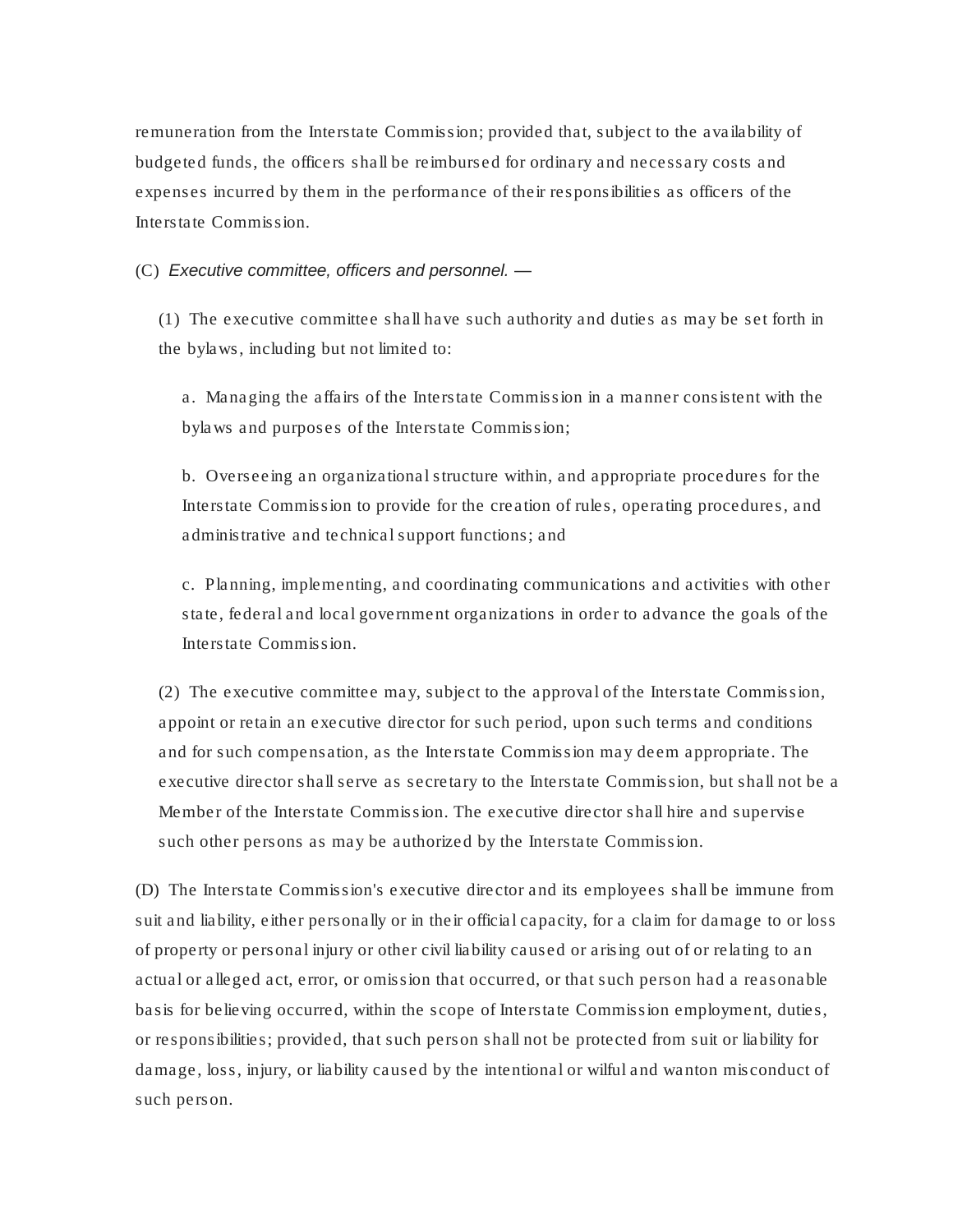**(1) The liability of the Interstate Commission's executive director and employees or Interstate Commission representatives, acting within the scope of such person's employment or duties for acts, errors, or omissions occurring within such person's state may not exceed the limits of liability set forth under the Constitution and laws of that state for state officials, employees, and agents. The Interstate Commission is considered to be an instrumentality of the states for the purposes of any such action. Nothing in this subsection shall be construed to protect such person from suit or liability for damage, loss, injury, or liability caused by the intentional or wilful and wanton misconduct of such person.**

**(2) The Interstate Commission shall defend the executive director and its employees and, subject to the approval of the Attorney General or other appropriate legal counsel of the member state represented by an Interstate Commission representative, shall defend such Interstate Commission representative in any civil action seeking to impose liability arising out of an actual or alleged act, error or omission that occurred within the scope of Interstate Commission employment, duties or responsibilities, or that the defendant had a reasonable basis for believing occurred within the scope of Interstate Commission employment, duties, or responsibilities, provided that the actual or alleged act, error, or omission did not result from intentional or wilful and wanton misconduct on the part of such person.**

**(3) To the extent not covered by the state involved, member state, or the Interstate Commission, the representatives or employees of the Interstate Commission shall be held harmless in the amount of a settlement or judgment, including attorneys' fees and costs, obtained against such persons arising out of an actual or alleged act, error, or omission that occurred within the scope of Interstate Commission employment, duties, or**  responsibilities, or that such persons had a reasonable basis for believing occurred within **the scope of Interstate Commission employment, duties, or responsibilities, provided that the actual or alleged act, error, or omission did not result from intentional or wilful and wanton misconduct on the part of such persons.**

# **[76 Del. Laws, c. 327, § 1.;](http://delcode.delaware.gov/sessionlaws/ga144/chp327.shtml)**

§ 171A Rulemaking functions of the Interstate Commission.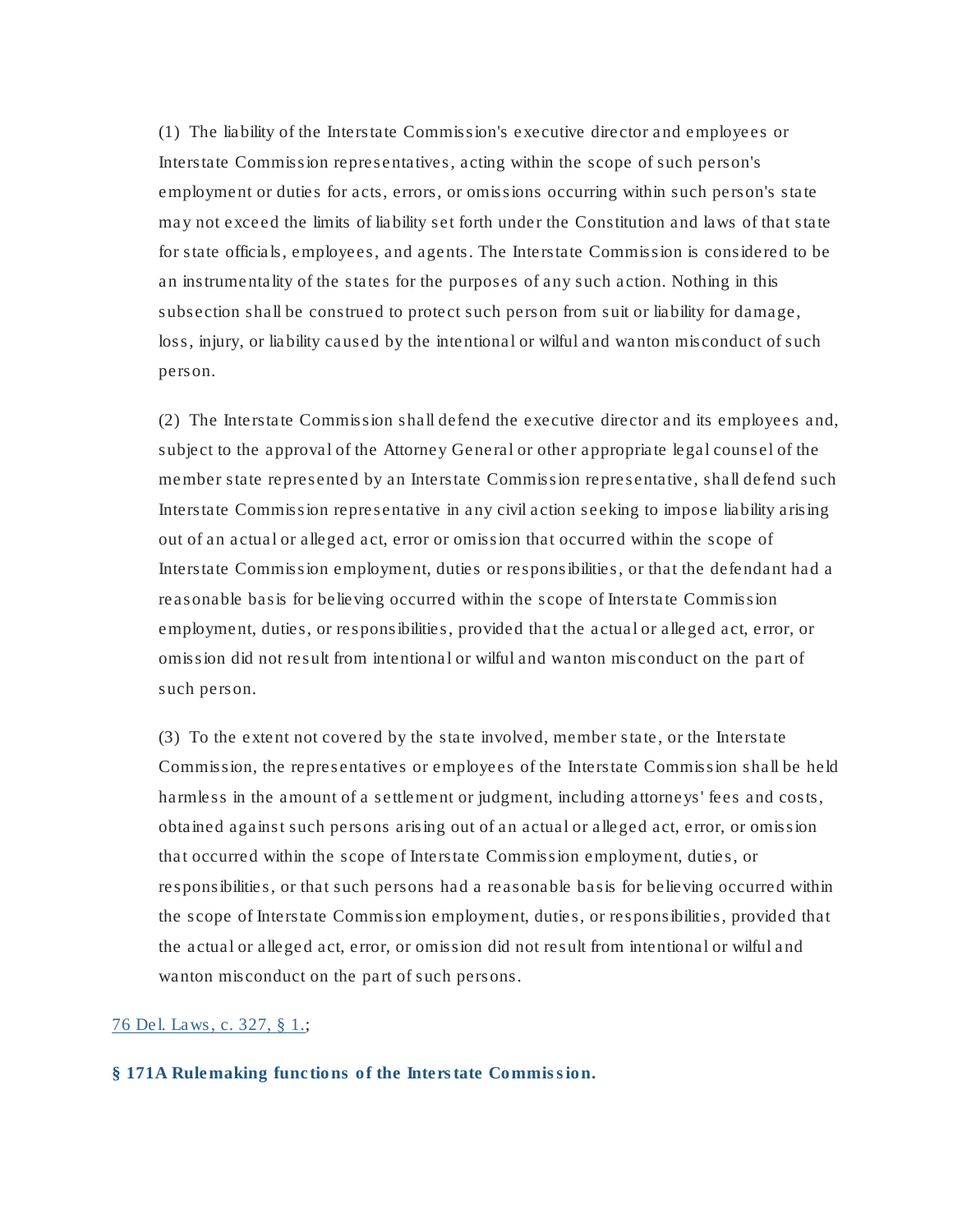**(A)** *Rulemaking authority.* **— The Interstate Commission shall promulgate reasonable rules in order to effectively and efficiently achieve the purposes of this compact. Notwithstanding the foregoing, in the event the Interstate Commission exercises its rulemaking authority in a manner that is beyond the scope of the purposes of this compact, or the powers granted hereunder, then such an action by the Interstate Commission shall be invalid and have no force or effect.**

**(B)** *Rulemaking procedure.* **— Rules shall be made pursuant to a rulemaking process that substantially conforms to the "Model State Administrative Procedure Act", of 1981 Act, Uniform Laws Annotated, Vol. 15, p.1 (2000) as amended, as may be appropriate to the operations of the Interstate Commission.**

**(C) Not later than 30 days after a rule is promulgated, any person may file a petition for judicial review of the rule; provided, that the filing of such a petition shall not stay or otherwise prevent the rule from becoming effective unless the court finds that the petitioner has a substantial likelihood of success. The court shall give deference to the actions of the Interstate Commission consistent with applicable law and shall not find the rule to be unlawful if the rule represents a reasonable exercise of the Interstate Commission's authority.**

**(D) If a majority of the legislatures of the compacting states rejects a rule by enactment of a statute or resolution in the same manner used to adopt the compact, then such rule shall have no further force and effect in any compacting state.**

# **[76 Del. Laws, c. 327, § 1.;](http://delcode.delaware.gov/sessionlaws/ga144/chp327.shtml)**

#### § 172A Oversight, enforcement, and dispute resolution.

**(A)** *Oversight.* **—**

**(1) The executive, legislative and judicial branches of state government in each member state shall enforce this compact and shall take all actions necessary and appropriate to effectuate the compact's purposes and intent. The provisions of this compact and the rules promulgated hereunder shall have standing as statutory law.**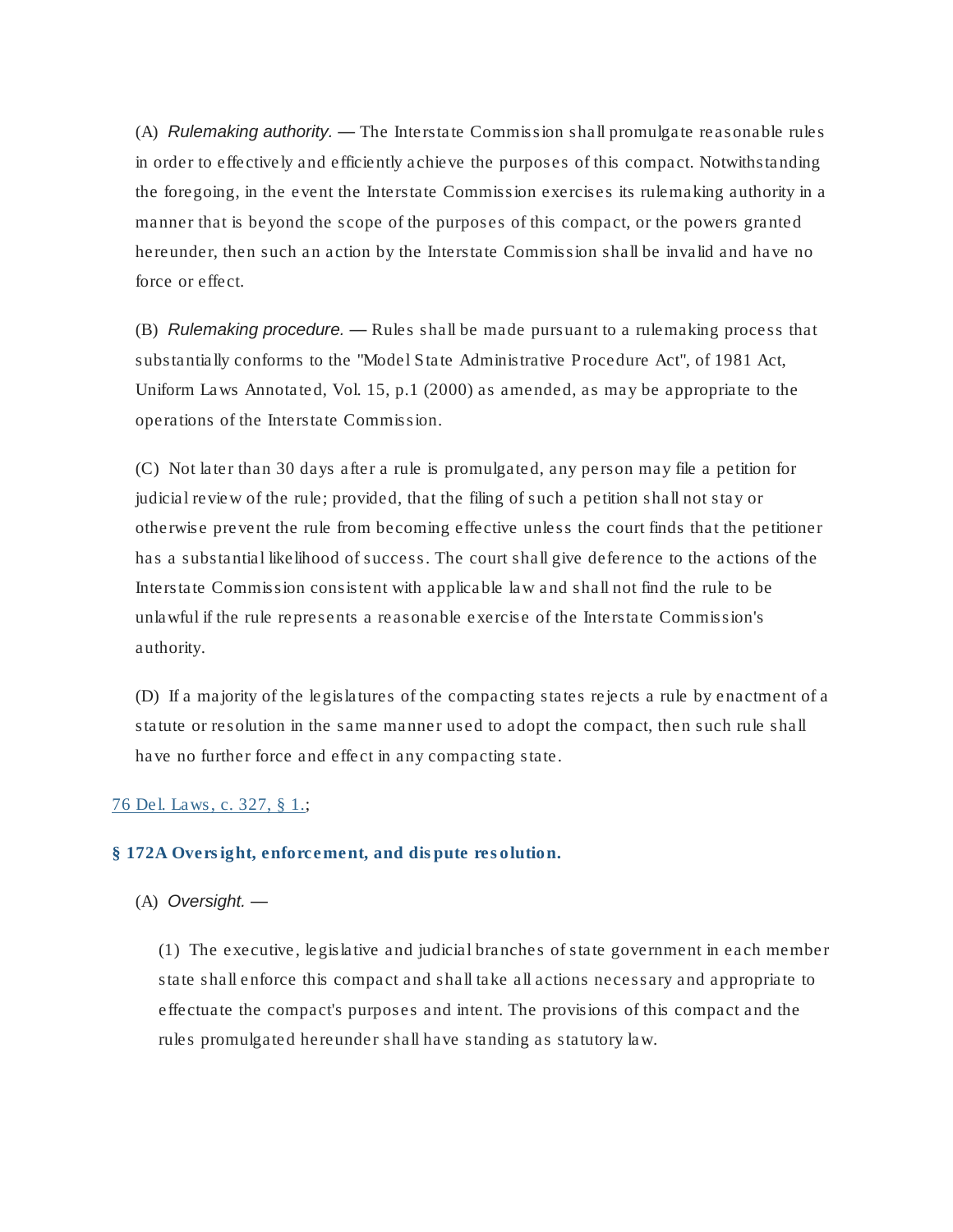**(2) All courts shall take judicial notice of the compact and the rules in any judicial or administrative proceeding in a member state pertaining to the subject matter of this compact which may affect the powers, responsibilities or actions of the Interstate Commission.**

**(3) The Interstate Commission shall be entitled to receive all service of process in any such proceeding, and shall have standing to intervene in the proceeding for all purposes. Failure to provide service of process to the Interstate Commission shall render a judgment or order void as to the Interstate Commission, this compact or promulgated rules.**

**(B)** *Default, technical assistance, suspension and termination.* **— If the Interstate Commission determines that a member state has defaulted in the performance of its obligations or responsibilities under this compact, or the bylaws or promulgated rules, the Interstate Commission shall:**

**(1) Provide written notice to the defaulting state and other member states, of the nature of the default, the means of curing the default and any action taken by the Interstate Commission. The Interstate Commission shall specify the conditions by which the defaulting state must cure its default.**

**(2) Provide remedial training and specific technical assistance regarding the default.**

**(3) If the defaulting state fails to cure the default, the defaulting state shall be terminated from the compact upon an affirmative vote of a majority of the member states and all rights, privileges and benefits conferred by this compact shall be terminated from the effective date of termination. A cure of the default does not relieve the offending state of obligations or liabilities incurred during the period of the default.**

**(4) Suspension or termination of membership in the compact shall be imposed only after all other means of securing compliance have been exhausted. Notice of intent to suspend or terminate shall be given by the Interstate Commission to the Governor, the majority and minority leaders of the defaulting state's legislature, and each of the member states.**

**(5) The state which has been suspended or terminated is responsible for all assessments, obligations and liabilities incurred through the effective date of suspension**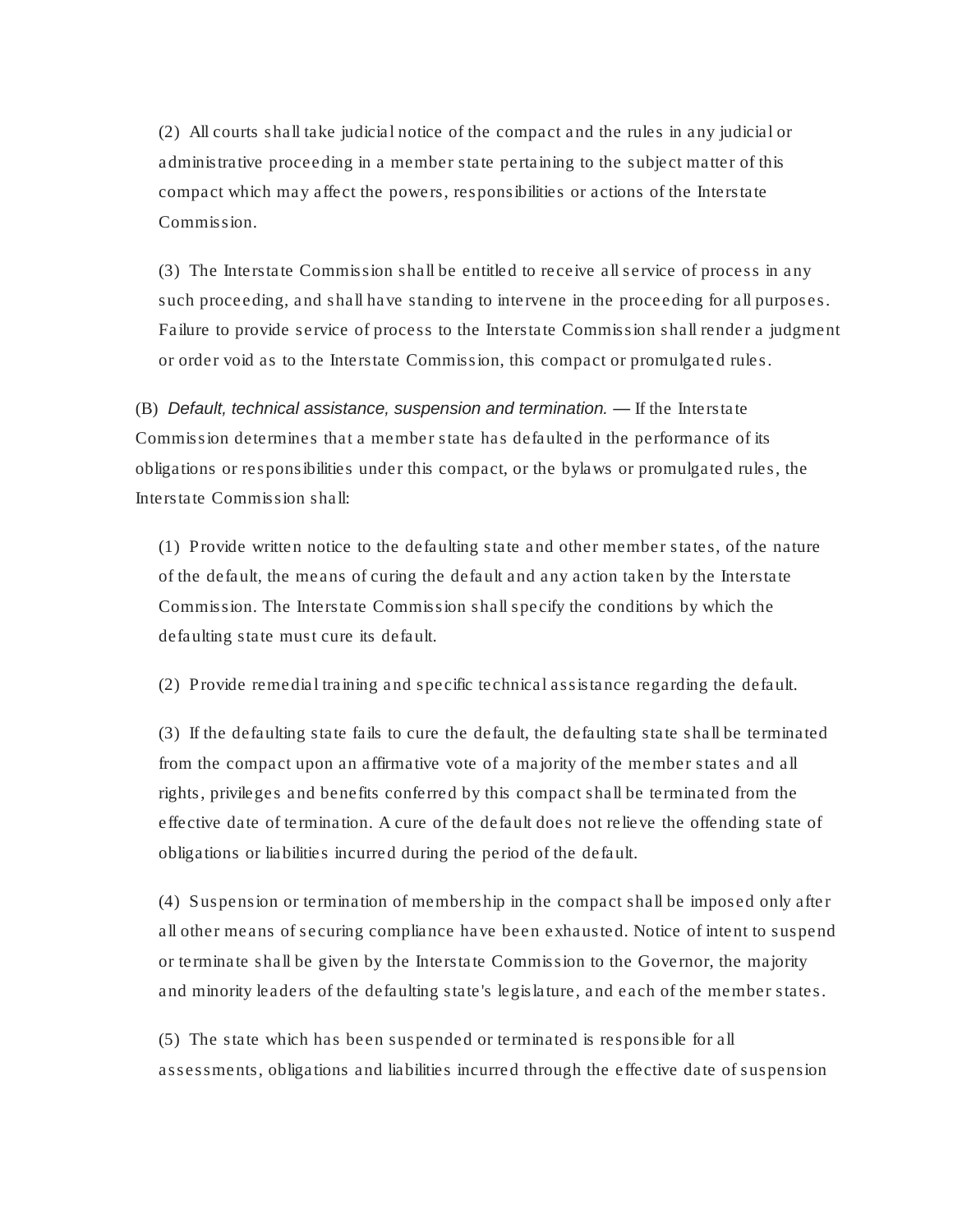**or termination including obligations, the performance of which extends beyond the effective date of suspension or termination.**

**(6) The Interstate Commission shall not bear any costs relating to any state that has been found to be in default or which has been suspended or terminated from the compact, unless otherwise mutually agreed upon in writing between the Interstate Commission and the defaulting state.**

**(7) The defaulting state may appeal the action of the Interstate Commission by petitioning the U.S. District Court for the District of Columbia or the federal district where the Interstate Commission has its principal offices. The prevailing party shall be awarded all costs of such litigation including reasonable attorney's fees.**

**(C)** *Dispute resolution.* **—**

**(1) The Interstate Commission shall attempt, upon the request of a member state, to resolve disputes which are subject to the compact and which may arise among member states and between member and nonmember states.**

**(2) The Interstate Commission shall promulgate a rule providing for both mediation and binding dispute resolution for disputes as appropriate.**

**(D)** *Enforcement.* **—**

**(1) The Interstate Commission, in the reasonable exercise of its discretion, shall enforce the provisions and rules of this compact.**

**(2) The Interstate Commission, may by majority vote of the members, initiate legal action in the United State District Court for the District of Columbia or, at the discretion of the Interstate Commission, in the federal district where the Interstate Commission has its principal offices, to enforce compliance with the provisions of the compact, its promulgated rules and bylaws, against a member state in default. The relief sought may include both injunctive relief and damages. In the event judicial enforcement is necessary the prevailing party shall be awarded all costs of such litigation including reasonable attorney's fees.**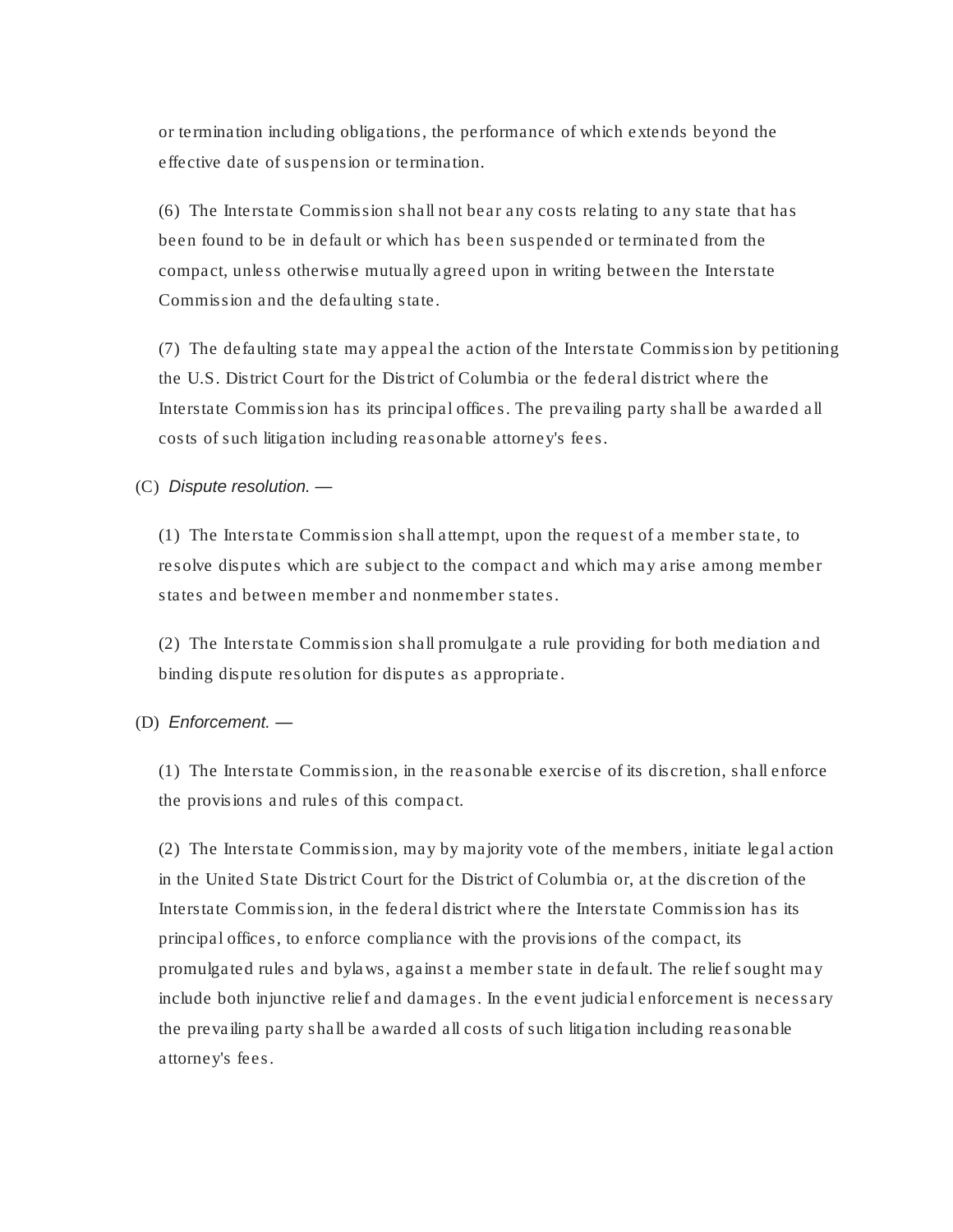**(3) The remedies herein shall not be the exclusive remedies of the Interstate Commission. The Interstate Commission may avail itself of any other remedies available under state law or the regulation of a profession.**

# **[76 Del. Laws, c. 327, § 1.;](http://delcode.delaware.gov/sessionlaws/ga144/chp327.shtml)**

#### § 173A Financing of the Interstate Commission.

**(A) The Interstate Commission shall pay, or provide for the payment of the reasonable expenses of its establishment, organization and ongoing activities.**

**(B) The Interstate Commission may levy on and collect an annual assessment from each member state to cover the cost of the operations and activities of the Interstate Commission and its staff which must be in a total amount sufficient to cover the Interstate Commission's annual budget as approved each year. The aggregate annual assessment amount shall be allocated based upon a formula to be determined by the Interstate Commission, which shall promulgate a rule binding upon all member states.**

**(C) The Interstate Commission shall not incur obligations of any kind prior to securing the funds adequate to meet the same; nor shall the Interstate Commission pledge the credit of any of the member states, except by and with the authority of the member state.**

**(D) The Interstate Commission shall keep accurate accounts of all receipts and disbursements. The receipts and disbursements of the Interstate Commission shall be subject to the audit and accounting procedures established under its bylaws. However, all receipts and disbursements of funds handled by the Interstate Commission shall by audited yearly by a certified or licensed public accountant and the report of the audit shall be included in and become part of the annual report of the Interstate Commission.**

**[76 Del. Laws, c. 327, § 1.;](http://delcode.delaware.gov/sessionlaws/ga144/chp327.shtml)**

# § 174A Member states, effective date and amendment.

**(A) Any state is eligible to become a member state.**

**(B) The compact shall become effective and binding upon legislative enactment of the compact into law by no less than 10 of the states. The effective date shall be no earlier than**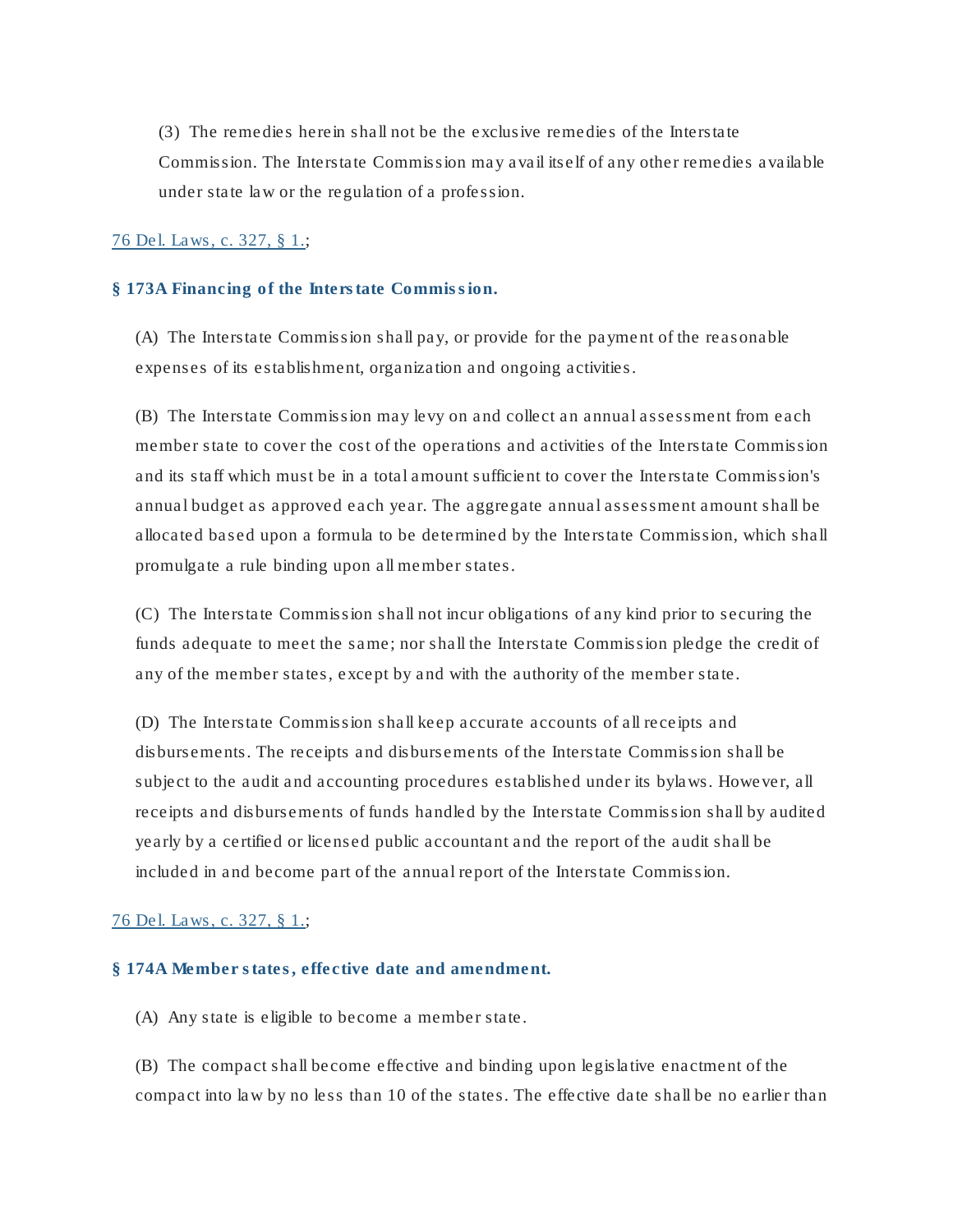**December 1, 2007. Thereafter it shall become effective and binding as to any other member state upon enactment of the compact into law by that state. The governors of nonmember states or their designees shall be invited to participate in the activities of the Interstate Commission on a nonvoting basis prior to adoption of the compact by all states.**

**(C) The Interstate Commission may propose amendments to the compact for enactment by the member states. No amendment shall become effective and binding upon the Interstate Commission and the member states unless and until it is enacted into law by unanimous consent of the member states.**

# **[76 Del. Laws, c. 327, § 1.;](http://delcode.delaware.gov/sessionlaws/ga144/chp327.shtml)**

#### § 175A Withdrawal and dissolution.

**(A)** *Withdrawal.* **—**

**(1) Once effective, the compact shall continue in force and remain binding upon each and every member state; provided that a member state may withdraw from the compact specifically repealing the statute, which enacted the compact into law.**

**(2) Withdrawal from this compact shall be by the enactment of a statute repealing the same, but shall not take effect until 1 year after the effective date of such statute and until written notice of the withdrawal has been given by the withdrawing state to the Governor of each other member jurisdiction.**

**(3) The withdrawing state shall immediately notify the chairperson of the Interstate Commission in writing upon the introduction of legislation repealing this compact in the withdrawing state. The Interstate Commission shall notify the other member states of the withdrawing state's intent to withdraw within 60 days of its receipt thereof.**

**(4) The withdrawing state is responsible for all assessments, obligations and liabilities incurred through the effective date of withdrawal, including obligations, the performance of which extend beyond the effective date of withdrawal.**

**(5) Reinstatement following withdrawal of a member state shall occur upon the withdrawing state reenacting the compact or upon such later date as determined by the Interstate Commission.**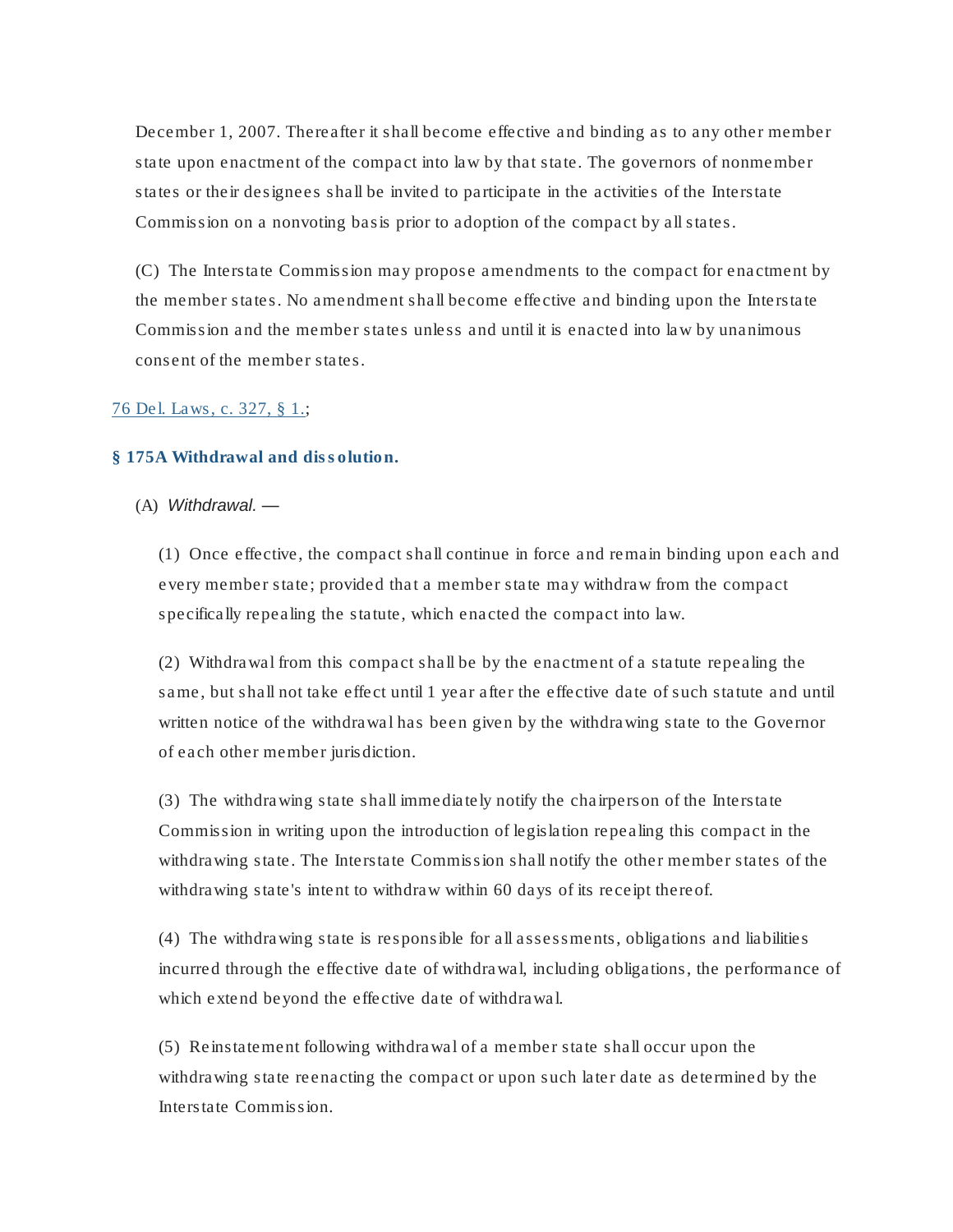**(B)** *Dissolution of compact.* **—**

**(1) This compact shall dissolve effective upon the date of the withdrawal or default of the member state which reduces the membership in the compact to 1 member state.**

**(2) Upon the dissolution of this compact, the compact becomes null and void and shall be of no further force or effect, and the business and affairs of the Interstate Commission shall be concluded and surplus funds shall be distributed in accordance with the bylaws.**

# **[76 Del. Laws, c. 327, § 1.;](http://delcode.delaware.gov/sessionlaws/ga144/chp327.shtml)**

# § 176A Severability and construction.

**(A) The provisions of this compact shall be severable, and if any phrase, clause, sentence or provision is deemed unenforceable, the remaining provisions of the compact shall be enforceable.**

**(B) The provisions of this compact shall be liberally construed to effectuate its purposes.**

**(C) Nothing in this compact shall be construed to prohibit the applicability of other interstate compacts to which the states are members.**

# **[76 Del. Laws, c. 327, § 1.;](http://delcode.delaware.gov/sessionlaws/ga144/chp327.shtml)**

# § 177A Binding effect of Compact and other laws.

**(A)** *Other laws.* **—**

**(1) Nothing herein prevents the enforcement of any other law of a member state that is not inconsistent with this compact.**

**(2) All member states' laws conflicting with this compact are superseded to the extent of the conflict.**

**(B)** *Binding effect of the compact.* **—**

**(1) All lawful actions of the Interstate Commission, including all rules and bylaws promulgated by the Interstate Commission, are binding upon the member states.**